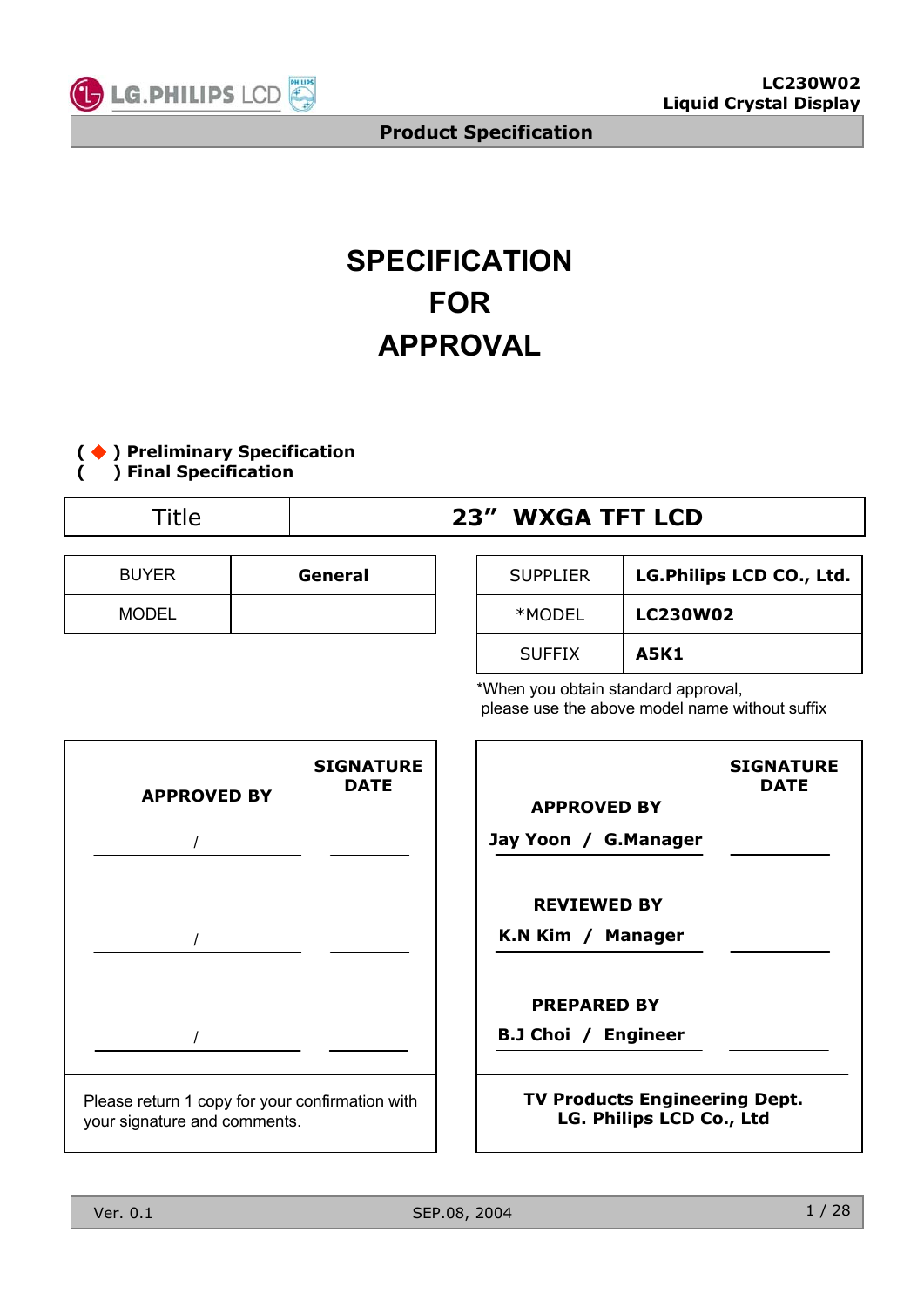

# **CONTENTS**

|                         | NO.            | <b>ITEM</b>                         | Page            |
|-------------------------|----------------|-------------------------------------|-----------------|
|                         |                | <b>COVER</b>                        | 1               |
|                         |                | <b>CONTENTS</b>                     | $\mathbf{2}$    |
|                         | $\blacksquare$ | <b>RECORD OF REVISIONS</b>          | 3               |
| 1                       |                | <b>GENERAL DESCRIPTION</b>          | 4               |
| $\overline{2}$          |                | <b>ABSOLUTE MAXIMUM RATINGS</b>     | 5               |
| 3                       |                | <b>ELECTRICAL SPECIFICATIONS</b>    | 6               |
|                         | $\mathbf{1}$   | <b>ELECTRICAL CHARACTREISTICS</b>   | 6               |
|                         | $\overline{2}$ | <b>INTERFACE CONNECTIONS</b>        | 8               |
|                         | 3              | <b>SIGNAL TIMING SPECIFICATIONS</b> | 12              |
|                         | $\overline{4}$ | <b>SIGNAL TIMING WAVEFORMS</b>      | 13              |
|                         | 5              | <b>COLOR INPUT DATA REFERNECE</b>   | 14              |
|                         | 6              | <b>POWER SEQUENCE</b>               | 15              |
| $\overline{\mathbf{4}}$ |                | <b>OPTICAL SFECIFICATIONS</b>       | 17 <sub>2</sub> |
| 5                       |                | <b>MECHANICAL CHARACTERISTICS</b>   | 21              |
| 6                       |                | <b>RELIABLITY</b>                   | 24              |
| 7                       |                | <b>INTERNATIONAL STANDARDS</b>      | 25              |
|                         | $\mathbf{1}$   | <b>SAFETY</b>                       |                 |
|                         | $\overline{2}$ | <b>EMC</b>                          |                 |
| 8                       |                | <b>PACKING</b>                      | 26              |
|                         | $\mathbf{1}$   | <b>DESIGNATION OF LOT MARK</b>      |                 |
|                         | $\overline{2}$ | <b>PACKING FORM</b>                 |                 |
| 9                       |                | <b>PRECAUTIONS</b>                  | 27              |
|                         |                |                                     |                 |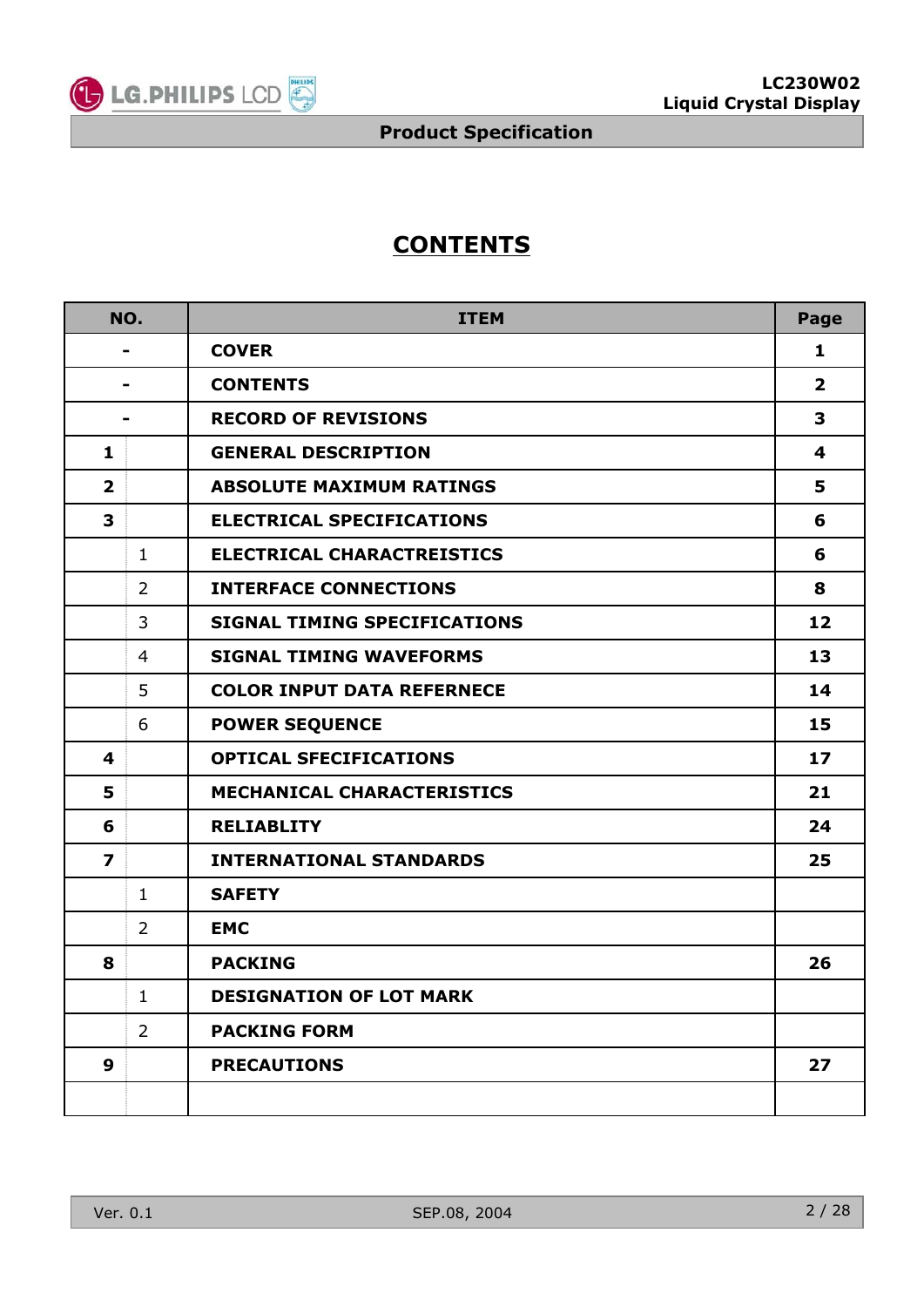

## **RECORD OF REVISIONS**

| <b>Revision</b><br>No. | <b>Date</b>  | Page                | <b>Description</b>                                                                                 |
|------------------------|--------------|---------------------|----------------------------------------------------------------------------------------------------|
| <b>Ver 0.0</b>         | AUG.11, 2004 |                     | <b>First draft, Preliminary specifications</b>                                                     |
| <b>Ver 0.1</b>         | SEP.08, 2004 | 4,6<br>$22 \sim 23$ | <b>Preliminary update</b><br>- Updated the current consumption<br>- Updated the Mechanical Drawing |
|                        |              |                     |                                                                                                    |
|                        |              |                     |                                                                                                    |
|                        |              |                     |                                                                                                    |
|                        |              |                     |                                                                                                    |
|                        |              |                     |                                                                                                    |
|                        |              |                     |                                                                                                    |
|                        |              |                     |                                                                                                    |
|                        |              |                     |                                                                                                    |
|                        |              |                     |                                                                                                    |
|                        |              |                     |                                                                                                    |
|                        |              |                     |                                                                                                    |
|                        |              |                     |                                                                                                    |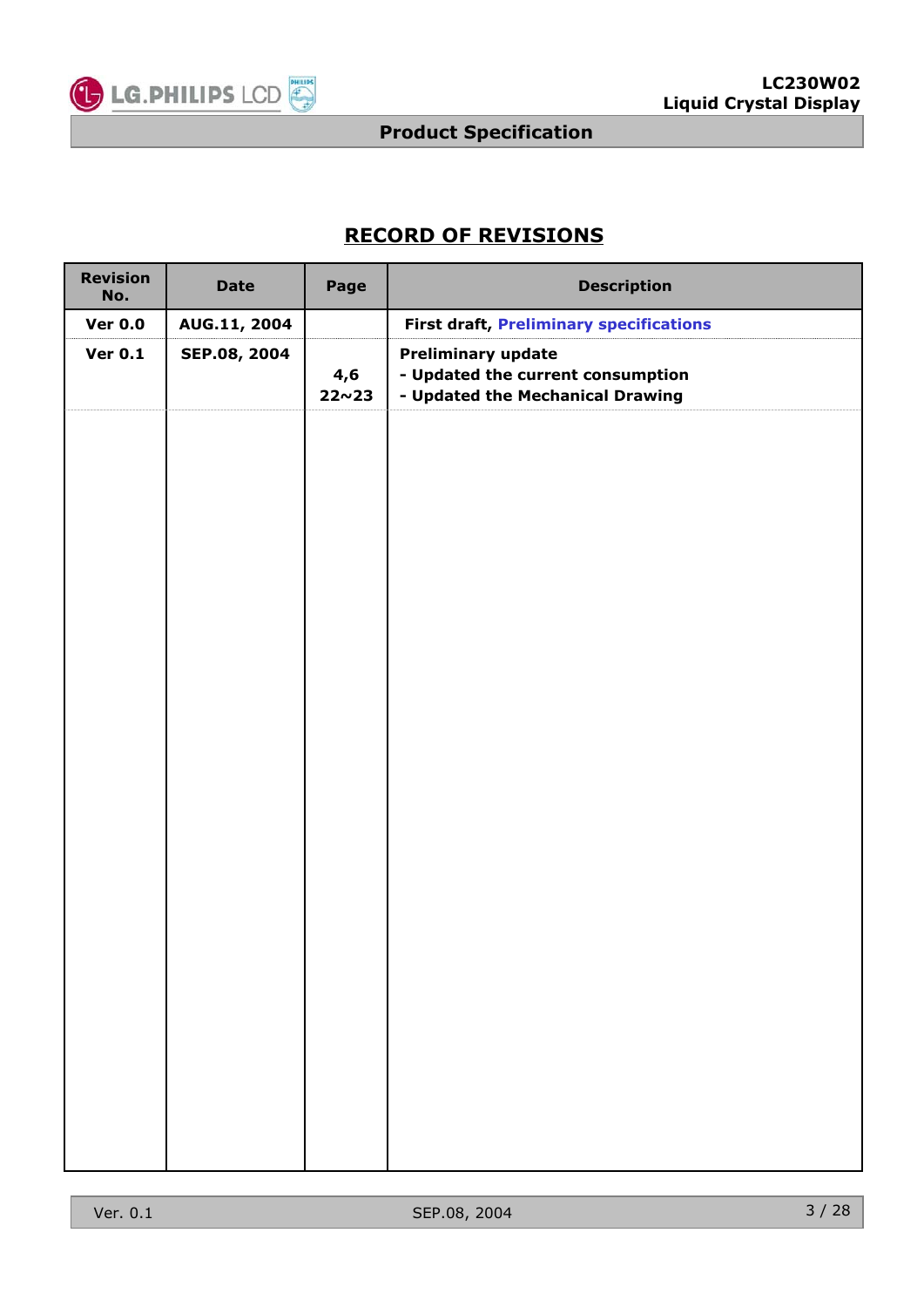

### **1. General Description**

The LC230W02 is a Color Active Matrix Liquid Crystal Display with an integral External Electrode Fluorescent Lamp(EEFL) backlight system. The matrix employs a-Si Thin Film Transistor as the active element. It is a transmissive type display operating in the normally black mode. This TFT-LCD has a 23.0 inch diagonally measured active display area with WXGA resolution (768 vertical by 1366 horizontal pixel array). Each pixel is divided into Red,Green and Blue sub-pixels or dots which are arranged in vertical stripes. Gray scale or the luminance of the sub-pixel color is determined with a 8-bit gray scale signal for each dot, thus, presenting a palette of more than 16,7M(True) colors. The LC230W02 has been designed to apply the LVDS interface. It is intended to support LCD TV, PCTV where high brightness, super wide viewing angle, high color gamut, high color depth, and fast response time are important.



|  |  |  | Figure 1. Block diagram |
|--|--|--|-------------------------|
|--|--|--|-------------------------|

#### **General Features**

| Active screen size     | 22.95 inches(582.96mm) diagonal                                        |
|------------------------|------------------------------------------------------------------------|
| Outline Dimension      | 559.8(H) x 333.8(V) x 45.7(D) mm(Typ.)                                 |
| Pixel Pitch            | $0.372$ mm x $0.124$ mm x RGB                                          |
| Pixel Format           | 1366 horizontal by 768 vertical pixels. RGB stripe arrangement         |
| Interface              | LVDS 1port                                                             |
| Color depth            | 8-bit, 16,777,216 colors                                               |
| Luminance, white       | 500 cd/m <sup>2</sup> ( Center 1 point, Typ. )                         |
| Viewing Angle (CR>10)  | Viewing Angle Free(R/L 176(Typ.), U/D 176(Typ.))                       |
| Power Consumption      | Total 59.0 Watt(Typ.), (3.8 Watt $@V_{LCD}$ ,<br>55.2 Watt $@V_{BI}$ ) |
| Weight                 | 4200 g $(Typ.)$                                                        |
| Display operating mode | Transmissive mode, normally black                                      |
| Surface treatments     | Hard coating (3H), Anti-glare treatment of the front polarizer         |

Ver. 0.1 SEP.08, 2004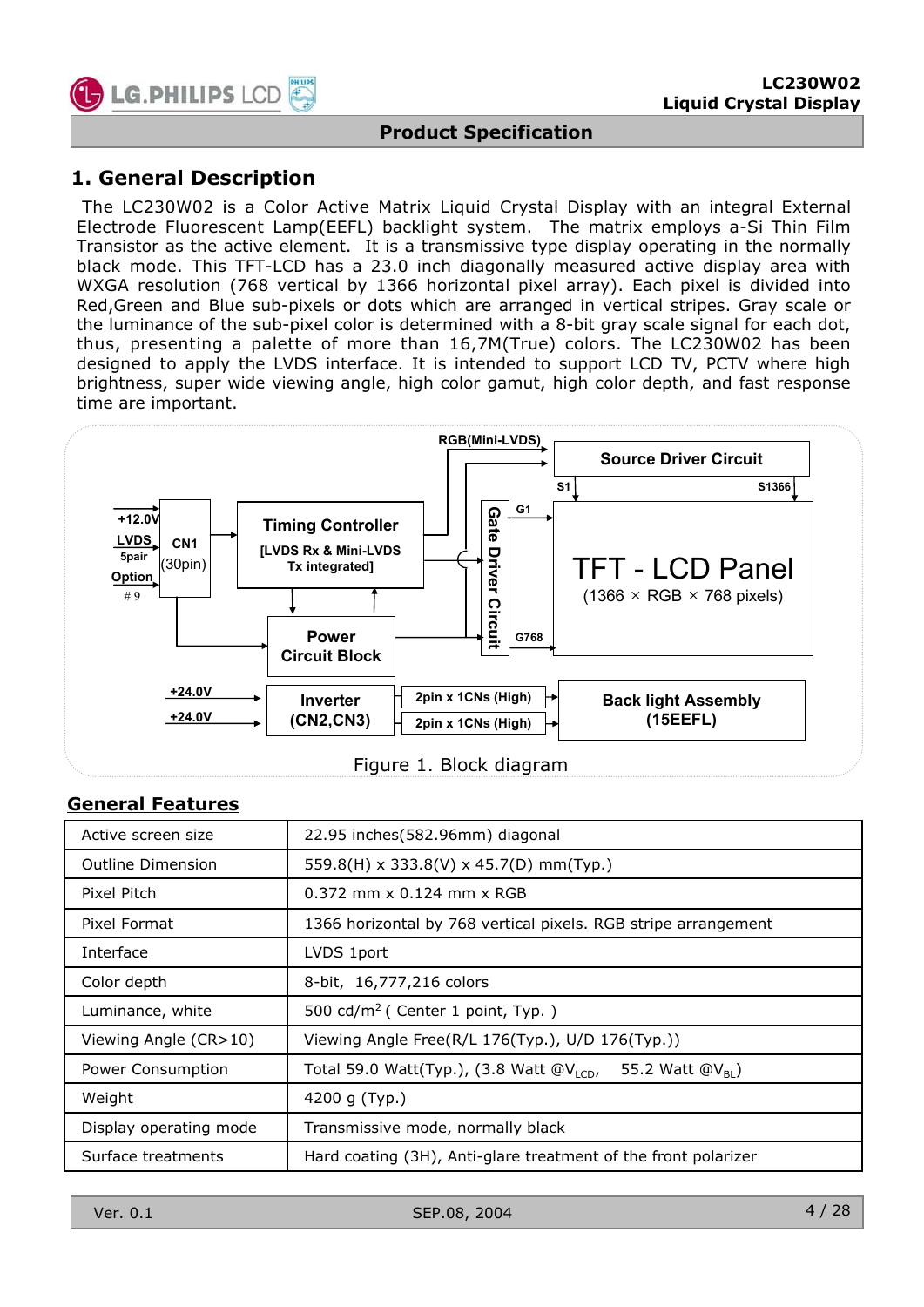

### **2. Absolute Maximum Ratings**

Table 1. Absolute Maximum Ratings

| Parameter                         | Symbol      |        | Value   | Unit        | <b>Note</b>   |  |
|-----------------------------------|-------------|--------|---------|-------------|---------------|--|
|                                   |             | Min    | Max     |             |               |  |
| Power Supply                      | Vi cd       | $-0.3$ | $+14$   | Vdc.        |               |  |
| Input Voltage                     | VBL         | -03    | $+27$   | Vdc.        | At $25^\circ$ |  |
| On/Off Control Voltage            | ON/OFF      | $-0.3$ | $+5.25$ | Vdc.        |               |  |
| <b>Brightness Control Voltage</b> | VBR         | n      | $+3.3$  | Vdc.        |               |  |
| <b>Operating Temperature</b>      | Top         |        | $+40$   | $^{\circ}C$ |               |  |
| Storage Temperature               | Tst         | $-20$  | $+50$   | $^{\circ}C$ |               |  |
| <b>Operating Ambient Humidity</b> | HOP         | 10     | 90      | %RH         |               |  |
| <b>Storage Humidity</b>           | <b>H</b> ST | 10     | 90      | %RH         |               |  |

Note :

1. Temperature and relative humidity range are shown in the figure below. Wet bulb temperature should be  $39 °C$  Max, and no condensation.

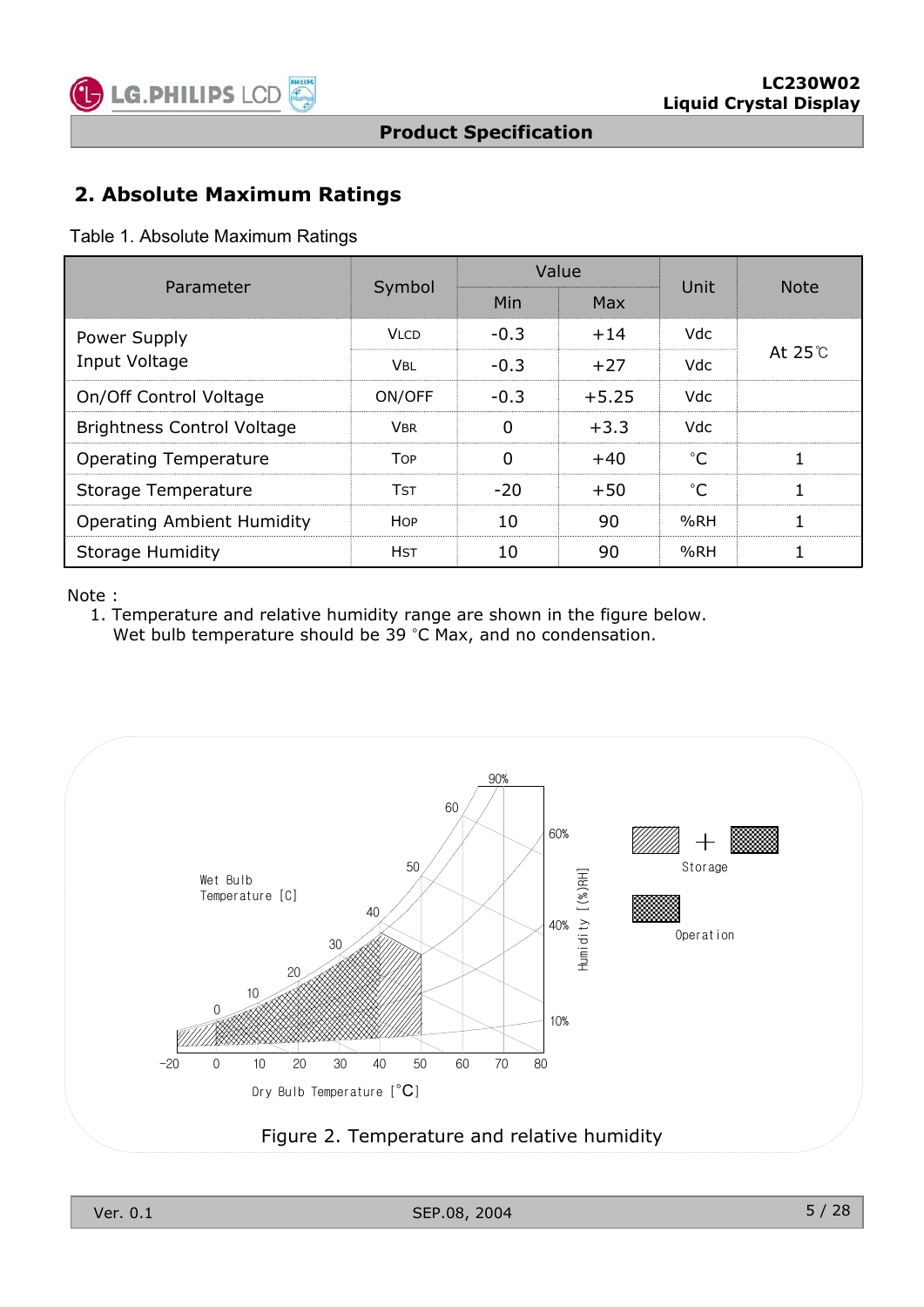

### **3. Electrical Specifications**

The LC230W02 requires two power inputs. One is employed to power the LCD electronics and to drive the TFT array and liquid crystal. The second input power for the EEFL/Backlight, is to power the inverter.

### **3-1. Electrical Characteristics**

Table 2. Electrical Characteristics

| Parameter                               | Symbol           |                          | Value |      | Unit | <b>Note</b>    |
|-----------------------------------------|------------------|--------------------------|-------|------|------|----------------|
|                                         |                  | Min                      | Typ   | Max  |      |                |
| l 1. Power for Panel:                   |                  |                          |       |      |      |                |
| Power Supply Input Voltage              | $V_{LCD}$        | 11.4                     | 12.0  | 12.6 | Vdc  |                |
| Power Supply Input Current              |                  |                          | 317   | 412  | mA   |                |
|                                         | <sup>L</sup> LCD |                          | 373   | 485  | mA   | $\overline{2}$ |
| Power Consumption                       | $P_{LCD}$        | $\overline{\phantom{0}}$ | 3.80  | 4.94 | Watt |                |
| Inrush Current $(V_{\text{LCD}}$ Input) | <b>FRUSH</b>     |                          |       | 3    | A    | 3              |

Notes:

1. The specified current and power consumption are under the  $V_{\text{LCD}}$ =12V, 25°C, fV(frame frequency)=60Hz condition. Typical supply current is measured at the condition of 8  $\times$  6 Mosaic pattern(white & black) shown in the  $\lceil$  Figure 3  $\rceil$  is displayed.

- 2. The current is specified at te maximum current pattern.
- 3. The duration of rush current is about 2ms and rising time of power input is 1ms(min).



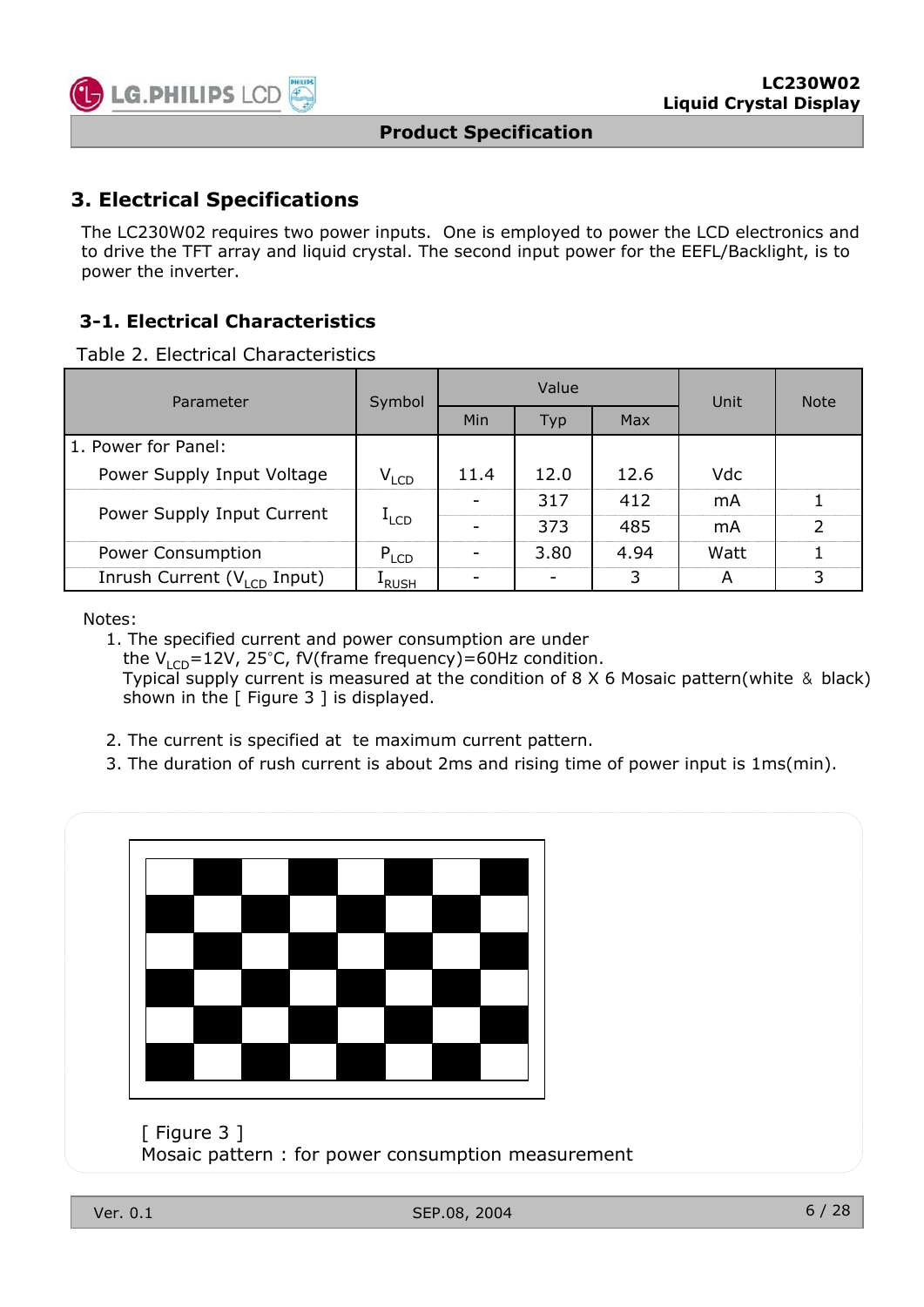

#### Table 3. Inverter Electrical Characteristics

| Parameter                  |                            | Condition<br>Symbol |        | Value      |            |            | <b>Note</b>   |
|----------------------------|----------------------------|---------------------|--------|------------|------------|------------|---------------|
|                            |                            |                     | Min    | <b>Typ</b> | <b>Max</b> | Unit       |               |
| 2. Power for Inverter      |                            |                     |        |            |            |            |               |
| Power supply Input Voltage | $\mathsf{V}_{\mathsf{BL}}$ |                     | 22.8   | 24.0       | 25.2       | Vdc        |               |
| Power supply Input Current | $I_{BL}$                   | $V_{BR} - B = 3.3V$ |        | 2.3        | 2.7        | A          |               |
| Power Consumption          | $P_{BL}$                   | $V_{BR} - B = 3.3V$ |        | 55.2       | 64.8       | Watt       |               |
| Back-Light                 | ON/OFF                     | H (Lamp ON)         | 2.4    |            | 5.0        | Vdc        |               |
| ON/OFF Control voltage     |                            | L (Lamp OFF)        | 0.0    |            | 0.6        | Vdc        |               |
| Brightness Adj.            | <b>VBR</b>                 |                     | 0      |            | 3.3        | Vdc        |               |
| Lamp Lifetime              |                            |                     | 50,000 |            | ۰          | <b>Hrs</b> | $\mathcal{P}$ |

Note :

- 1. The specified current and power consumption are under the typical supply input voltage, 24.0V. The ripple voltage of the power supply input voltage is under 0.5 Vp-p. Inrush current of the power supply input current is under +10% of the typical current. Electrical characteristics are determined after the unit has been "ON" for 30Min. in a dark environment at  $25 \pm 2^{\circ}C$
- 2. The life is determined as the time at which luminance of the lamp is 50% compared to that of initial value at the typical lamp current on condition of continuous operating at  $25 \pm 2^{\circ}$ C.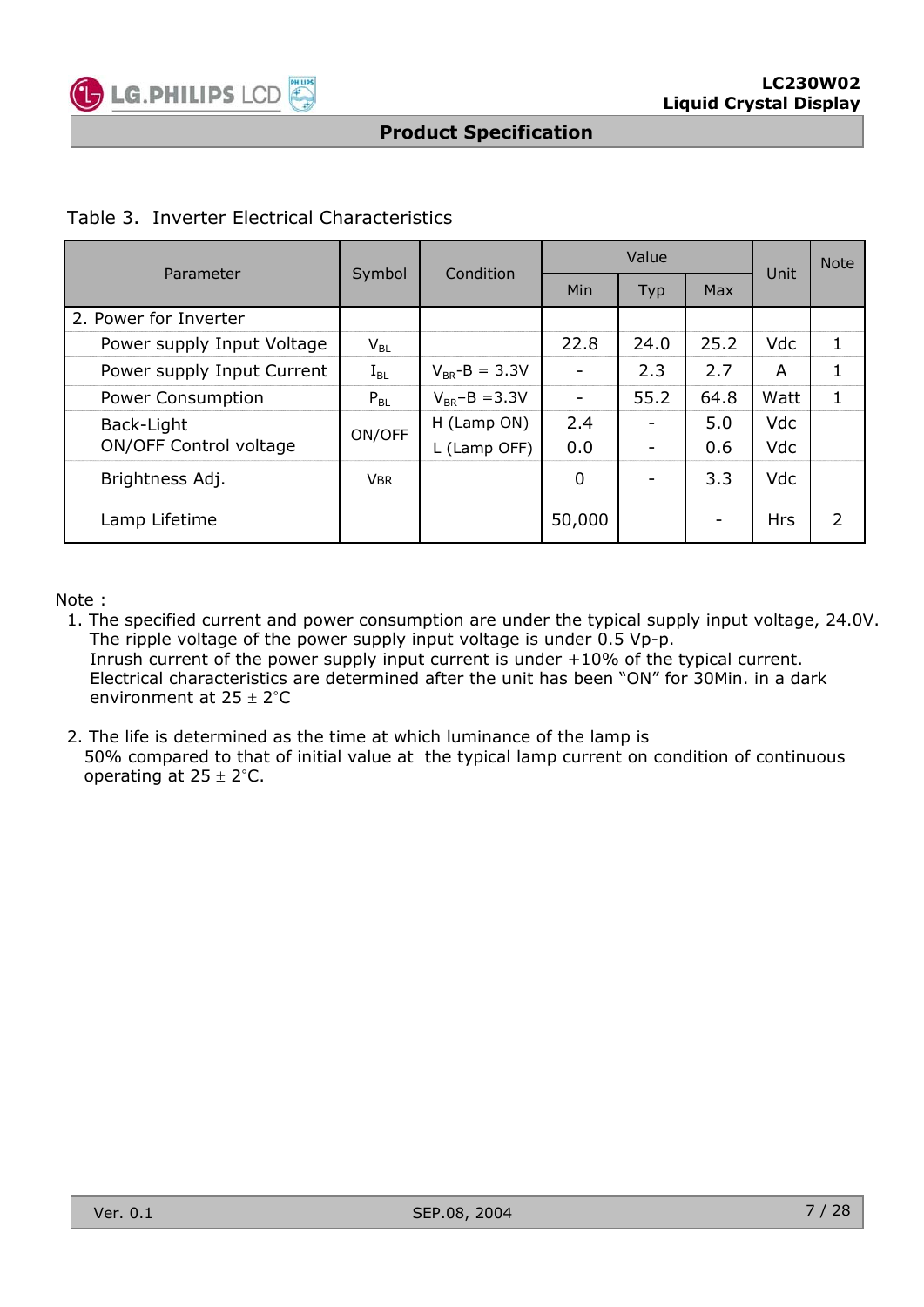

### **3-2. Interface Connections**

This LCD employs two kinds of interface connections. A 30 pin connector is used for LCD electronics and a 12pin connector is used for the integral backlight system.

#### **3-2-1. Signal Interface**

The LCD connector(CN1) : FI-X30SSL-HF (Manufactured by JAE) or Equivalent. The pin configuration for the 30 pin connector is shown in the table below.

| Pin | Signal assignment     | Pin | Signal assignment      |  |  |
|-----|-----------------------|-----|------------------------|--|--|
|     | $V_{LCD}$ (12V)       | 16  | LVDS SIGNAL CHANNEL 1+ |  |  |
|     | $V_{LCD}$ (12V)       | 17  | GND                    |  |  |
| 3   | $V_{\text{LCD}}(12V)$ | 18  | LVDS SIGNAL CHANNEL 2- |  |  |
| 4   | $V_{\text{LCD}}(12V)$ | 19  | LVDS SIGNAL CHANNEL 2+ |  |  |
|     |                       |     |                        |  |  |

Table 4. 20Pin Connector pin configuration (For LCD Panel)

| $\overline{2}$<br>17<br><b>GND</b><br>$V_{LCD}$ (12V)<br>3<br>$V_{LCD}$ (12V)<br>LVDS SIGNAL CHANNEL 2-<br>18<br>$V_{LCD}$ (12V)<br>19<br>LVDS SIGNAL CHANNEL 2+<br>4<br>5<br><b>GND</b><br><b>GND</b><br>20<br><b>GND</b><br>21<br>LVDS CLOCK C-<br>6<br>$\overline{7}$<br><b>GND</b><br>LVDS CLOCK C+<br>22<br>8<br><b>GND</b><br>23<br><b>GND</b><br>9<br>DISM (Note 1)<br>LVDS SIGNAL CHANNEL 3-<br>24<br>NC.<br>25<br>10<br>LVDS SIGNAL CHANNEL 3+<br>11<br><b>GND</b><br><b>GND</b><br>26<br>12<br>LVDS SIGNAL CHANNEL 0-<br>27<br>NС<br>13<br>LVDS SIGNAL CHANNEL 0+<br>28<br>NС<br><b>GND</b><br>29<br><b>GND</b><br>14<br>15<br>LVDS SIGNAL CHANNEL 1-<br><b>GND</b><br>30 | . LUD ( – – – ) |  |
|-------------------------------------------------------------------------------------------------------------------------------------------------------------------------------------------------------------------------------------------------------------------------------------------------------------------------------------------------------------------------------------------------------------------------------------------------------------------------------------------------------------------------------------------------------------------------------------------------------------------------------------------------------------------------------------|-----------------|--|
|                                                                                                                                                                                                                                                                                                                                                                                                                                                                                                                                                                                                                                                                                     |                 |  |
|                                                                                                                                                                                                                                                                                                                                                                                                                                                                                                                                                                                                                                                                                     |                 |  |
|                                                                                                                                                                                                                                                                                                                                                                                                                                                                                                                                                                                                                                                                                     |                 |  |
|                                                                                                                                                                                                                                                                                                                                                                                                                                                                                                                                                                                                                                                                                     |                 |  |
|                                                                                                                                                                                                                                                                                                                                                                                                                                                                                                                                                                                                                                                                                     |                 |  |
|                                                                                                                                                                                                                                                                                                                                                                                                                                                                                                                                                                                                                                                                                     |                 |  |
|                                                                                                                                                                                                                                                                                                                                                                                                                                                                                                                                                                                                                                                                                     |                 |  |
|                                                                                                                                                                                                                                                                                                                                                                                                                                                                                                                                                                                                                                                                                     |                 |  |
|                                                                                                                                                                                                                                                                                                                                                                                                                                                                                                                                                                                                                                                                                     |                 |  |
|                                                                                                                                                                                                                                                                                                                                                                                                                                                                                                                                                                                                                                                                                     |                 |  |
|                                                                                                                                                                                                                                                                                                                                                                                                                                                                                                                                                                                                                                                                                     |                 |  |
|                                                                                                                                                                                                                                                                                                                                                                                                                                                                                                                                                                                                                                                                                     |                 |  |
|                                                                                                                                                                                                                                                                                                                                                                                                                                                                                                                                                                                                                                                                                     |                 |  |
|                                                                                                                                                                                                                                                                                                                                                                                                                                                                                                                                                                                                                                                                                     |                 |  |



**<sup>1</sup> <sup>30</sup>** - Part/No. : FI-X30SSL-HF(JAE) - Mating connector : FI-30C2L

(Manufactured by JAE) or cpmpatible

Notes:

- 1. If pin9 is ground, interface format is "LG", and if pin9 is 3.3V, interface format is "DISM. (See page  $9 \sim 10$ )
- 2. All GND(ground) pins should be connected together and should also be connected to the LCD'smetal frame.
- 3. All power input pins should be connected together.
- 4. Input level of LVDS signal is based on the IEA664 standard.
- 5. The pin30 should be ground, this pin is necessary for LPL's test

Ver. 0.1 SEP.08, 2004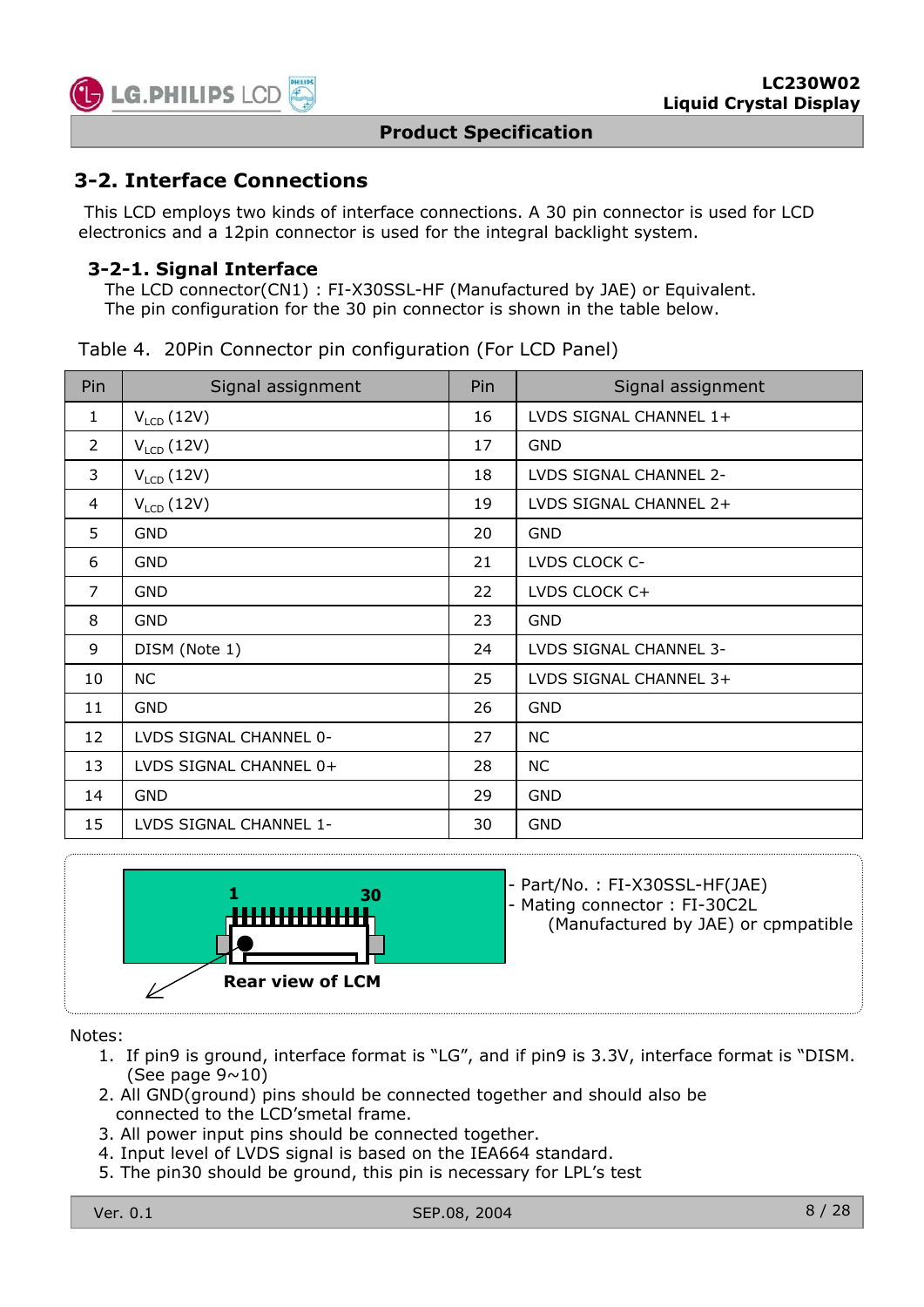

### Table 5.

Required signal assignment for LVDS transmitter (Pin9 = "L" or open)

| <b>Host System</b><br>24 Bit | <b>DS90C385</b><br>or Compatible | FI-X30SSL-HF                      | <b>Timing</b><br><b>Controller</b> |
|------------------------------|----------------------------------|-----------------------------------|------------------------------------|
| RED <sub>0</sub>             | 51                               | 48                                |                                    |
| RED1                         | 52<br>TxOUT0-                    | 12<br>100 $\Omega \lessgtr$<br>47 | RxIN0-                             |
| RED <sub>2</sub>             | 54<br>TxOUT0+                    | 13                                | RxIN0+                             |
| RED <sub>3</sub>             | 55                               |                                   |                                    |
| RED4                         | 56                               | 46                                |                                    |
| RED <sub>5</sub>             | TxOUT1-<br>3                     | 15<br>$100\Omega \leq$            | RxIN1-                             |
| RED <sub>6</sub>             | TxOUT1+<br>50                    | 45<br>16                          | RxIN1+                             |
| RED7                         | $\overline{2}$                   |                                   |                                    |
| <b>GREEN0</b>                | 4                                | 42                                |                                    |
| GREEN1                       | TxOUT2-<br>6                     | 18<br>$100\Omega \leq$            | RxIN2-                             |
| GREEN2                       | TxOUT2+<br>7                     | 41<br>19                          | RxIN2+                             |
| GREEN3                       | 11                               |                                   |                                    |
| GREEN4                       | 12                               |                                   |                                    |
| GREEN5                       | TxCLKOUT-<br>14                  | 40<br>21                          | RxCLKIN-                           |
| GREEN6                       | 8<br>TxCLKOUT+                   | $100\Omega \leq$<br>39<br>22      | RxCLKIN+                           |
| GREEN7                       | 10                               |                                   |                                    |
| <b>BLUE0</b>                 | 15                               |                                   |                                    |
| BLUE1                        | TxOUT3-<br>19                    | 38<br>24                          | RxIN3-                             |
| BLUE2                        | TxOUT3+<br>20                    | $100\Omega \leq$<br>37<br>25      | RxIN3+                             |
| BLUE3                        | 22                               |                                   |                                    |
| BLUE4                        | 23                               | 9<br>·wv                          | LG / DISM                          |
| BLUE5                        | 24                               | ·wv<br>30                         | <b>LCD Test</b>                    |
| BLUE6                        | 16                               |                                   |                                    |
| BLUE7                        | 18                               |                                   |                                    |
| Hsync                        | 27                               |                                   |                                    |
| Vsync                        | 28                               |                                   |                                    |
| Data Enable                  | 30                               | <b>QND</b><br>GND                 |                                    |
| <b>CLOCK</b>                 | 31                               |                                   | <b>LCD Module</b>                  |

#### Note:

- 1. The LCD module uses a 100 Ohm $(Q)$  resistor between positive and negative lines of each receiver input.
- 2. Refer to LVDS transmitter data sheet for detail descriptions. (DS90C385 or Compatible)
- 3. '7' means MSB and '0' means LSB at R,G,B pixel data.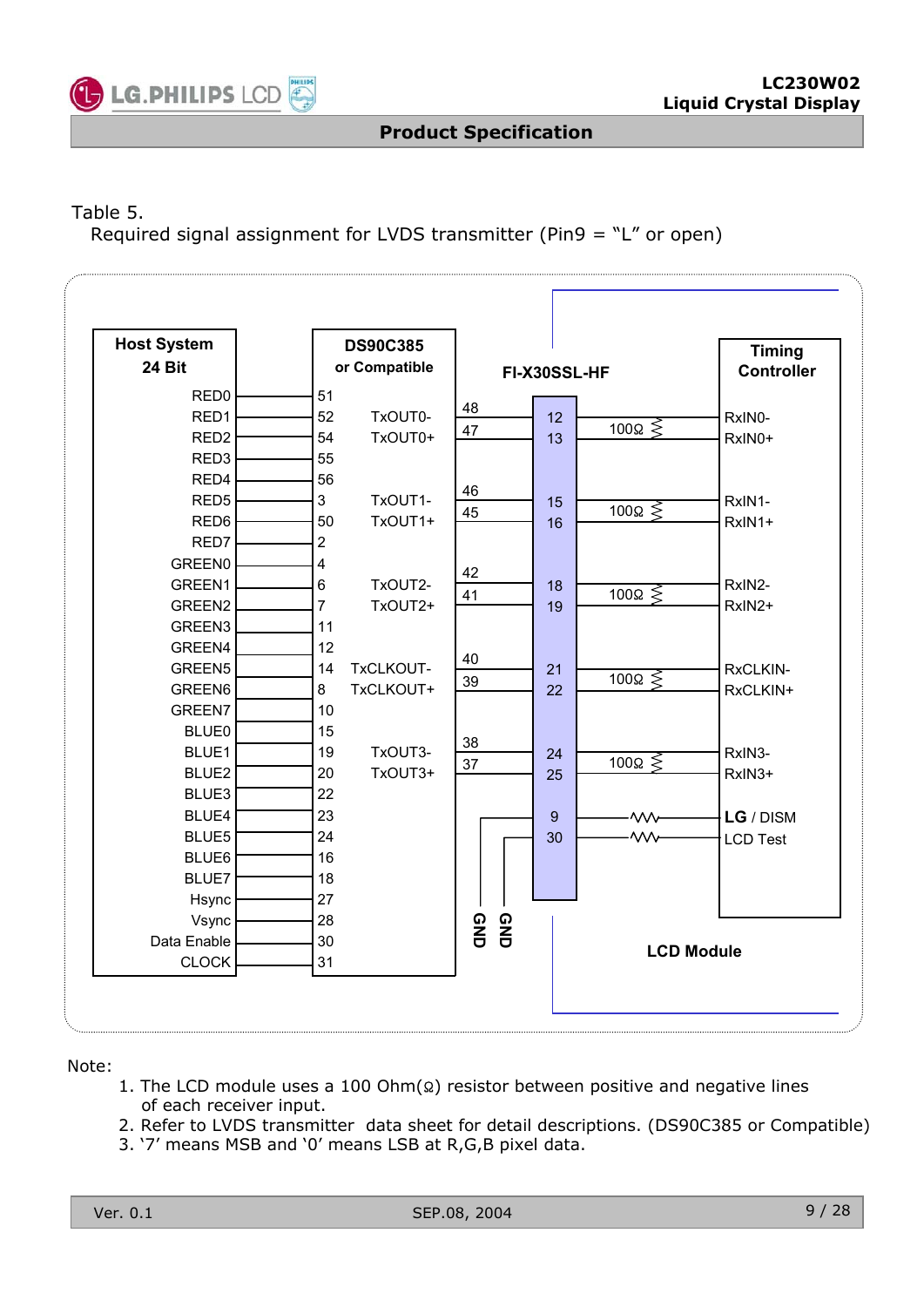

#### Table 6.

Required signal assignment for LVDS transmitter (Pin9 = "H" )

| <b>Host System</b> | <b>DS90C385</b>           |                   |                                    | <b>Timing</b>     |
|--------------------|---------------------------|-------------------|------------------------------------|-------------------|
| <b>24 Bit</b>      | or Compatible             |                   | FI-X30SSL-HF                       | <b>Controller</b> |
| RED <sub>0</sub>   | 50                        |                   |                                    |                   |
| RED1               | TxOUT0-<br>$\overline{2}$ | 48                | 12                                 | RxIN0-            |
| RED <sub>2</sub>   | TxOUT0+<br>51             | 47                | $\overline{100}$ $\leqslant$<br>13 | RxIN0+            |
| RED3               | 52                        |                   |                                    |                   |
| RED4               | 54                        |                   |                                    |                   |
| RED <sub>5</sub>   | TxOUT1-<br>55             | 46                | 15                                 | RxIN1-            |
| RED6               | TxOUT1+<br>56             | 45                | 100 $\Omega \leqslant$<br>16       | RxIN1+            |
| RED7               | 3                         |                   |                                    |                   |
| <b>GREEN0</b>      | 8                         |                   |                                    |                   |
| GREEN1             | TxOUT2-<br>10             | 42                | 18<br>$100\Omega \leq$             | RxIN2-            |
| GREEN2             | TxOUT2+<br>$\overline{4}$ | 41                | 19                                 | RxIN2+            |
| GREEN3             | 6                         |                   |                                    |                   |
| GREEN4             | $\overline{7}$            |                   |                                    |                   |
| GREEN5             | TxCLKOUT-<br>11           | 40                | 21                                 | RxCLKIN-          |
| GREEN6             | TxCLKOUT+<br>12           | 39                | $100\Omega \leq$<br>22             | RxCLKIN+          |
| GREEN7             | 14                        |                   |                                    |                   |
| <b>BLUE0</b>       | 16                        |                   |                                    |                   |
| BLUE1              | TxOUT3-<br>18             | 38                | 24<br>$100\Omega \leq$             | RxIN3-            |
| BLUE2              | TxOUT3+<br>15             | 37                | 25                                 | RxIN3+            |
| BLUE3              | 19                        |                   |                                    |                   |
| BLUE4              | 20                        |                   | $\overline{9}$<br>.wv              | LG / DISM         |
| BLUE5              | 22                        |                   | 30<br>$\mathsf{w}$                 | <b>LCD Test</b>   |
| BLUE6              | 23                        |                   |                                    |                   |
| BLUE7              | 24                        |                   |                                    |                   |
| Hsync              | 27                        |                   |                                    |                   |
| Vsync              | 28                        |                   |                                    |                   |
| Data Enable        | 30                        | <b>GND</b><br>Vcc |                                    | <b>LCD Module</b> |
| <b>CLOCK</b>       | 31                        |                   |                                    |                   |

#### Note:

- 1. The LCD module uses a 100 Ohm $(Q)$  resistor between positive and negative lines of each receiver input.
- 2. Refer to LVDS transmitter data sheet for detail descriptions. (DS90C385 or Compatible)
- 3. '7' means MSB and '0' means LSB at R,G,B pixel data.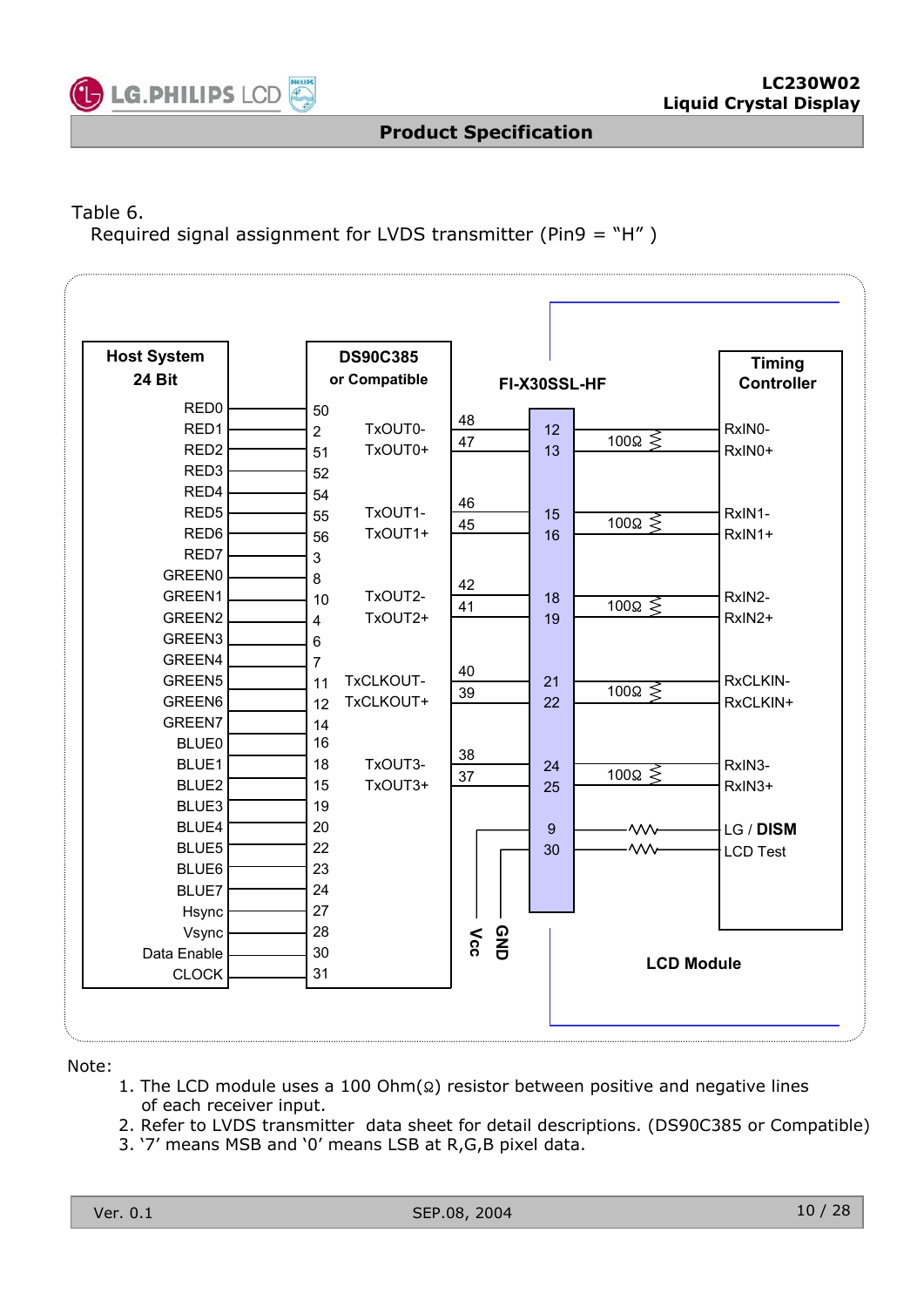

#### **3-2-2. Inverter Connector for Backlight**

The inverter connector is S12B-PH-SM3 (manufactured by JST) or equivalent The pin configuration for the 12 pin connector is shown in the table below.

|  |  | Table 7. 12Pin Connector Pin Configuration (For Inverter Connector) |  |  |
|--|--|---------------------------------------------------------------------|--|--|
|  |  |                                                                     |  |  |

| Pin               | Symbol     |                             | Signal assignment     |            |                                              |  |  |  |  |  |
|-------------------|------------|-----------------------------|-----------------------|------------|----------------------------------------------|--|--|--|--|--|
|                   |            |                             | Master(CN2)           | Slave(CN3) |                                              |  |  |  |  |  |
|                   | <b>VBL</b> | 24V Power Input             | <b>VBL</b>            | <b>VBL</b> |                                              |  |  |  |  |  |
| $\mathcal{P}$     | <b>VBL</b> | 24V Power Input             | <b>VBL</b>            | <b>VBL</b> |                                              |  |  |  |  |  |
| 3                 | <b>VBL</b> | 24V Power Input             | <b>V<sub>BL</sub></b> | <b>VBL</b> |                                              |  |  |  |  |  |
| 4                 | <b>VBL</b> | 24V Power Input             | <b>VBL</b>            | <b>VBL</b> |                                              |  |  |  |  |  |
| 5                 | <b>VBL</b> | 24V Power Input             | <b>V<sub>BL</sub></b> | <b>VBL</b> |                                              |  |  |  |  |  |
| 6                 | <b>GND</b> | <b>GROUND</b>               | GND                   | GND        |                                              |  |  |  |  |  |
| 7                 | GND        | <b>GROUND</b>               | GND                   | GND        |                                              |  |  |  |  |  |
| 8                 | <b>GND</b> | <b>GROUND</b>               | <b>GND</b>            | <b>GND</b> |                                              |  |  |  |  |  |
| 9                 | <b>GND</b> | <b>GROUND</b>               | GND<br>GND            |            |                                              |  |  |  |  |  |
| 10                | <b>GND</b> | <b>GROUND</b>               | GND                   | GND        |                                              |  |  |  |  |  |
| 11                | VBR-B      | Burst dimming               | VBR-B                 | Don't care | $0V \sim 3.3V$                               |  |  |  |  |  |
| $12 \overline{ }$ | ON/OFF     | Backlight<br>ON/OFF control | ON/OFF                | Don't care | ON : 2.4 $\sim$ 5.0V<br>OFF: $0.0 \sim 0.6V$ |  |  |  |  |  |

1. Connector

- 1) Connector(Receptacle)
- : S12B-PH-SM3 (JST) or its equivalent 2) Mating Connector(Plug)
	- : PHR12 (JST) or its equivalent
- \* JST : Japan solderless Terminal Co.,Ltd.



Notes : Pin  $1 \sim 10$  should connect to master and slave conncetor.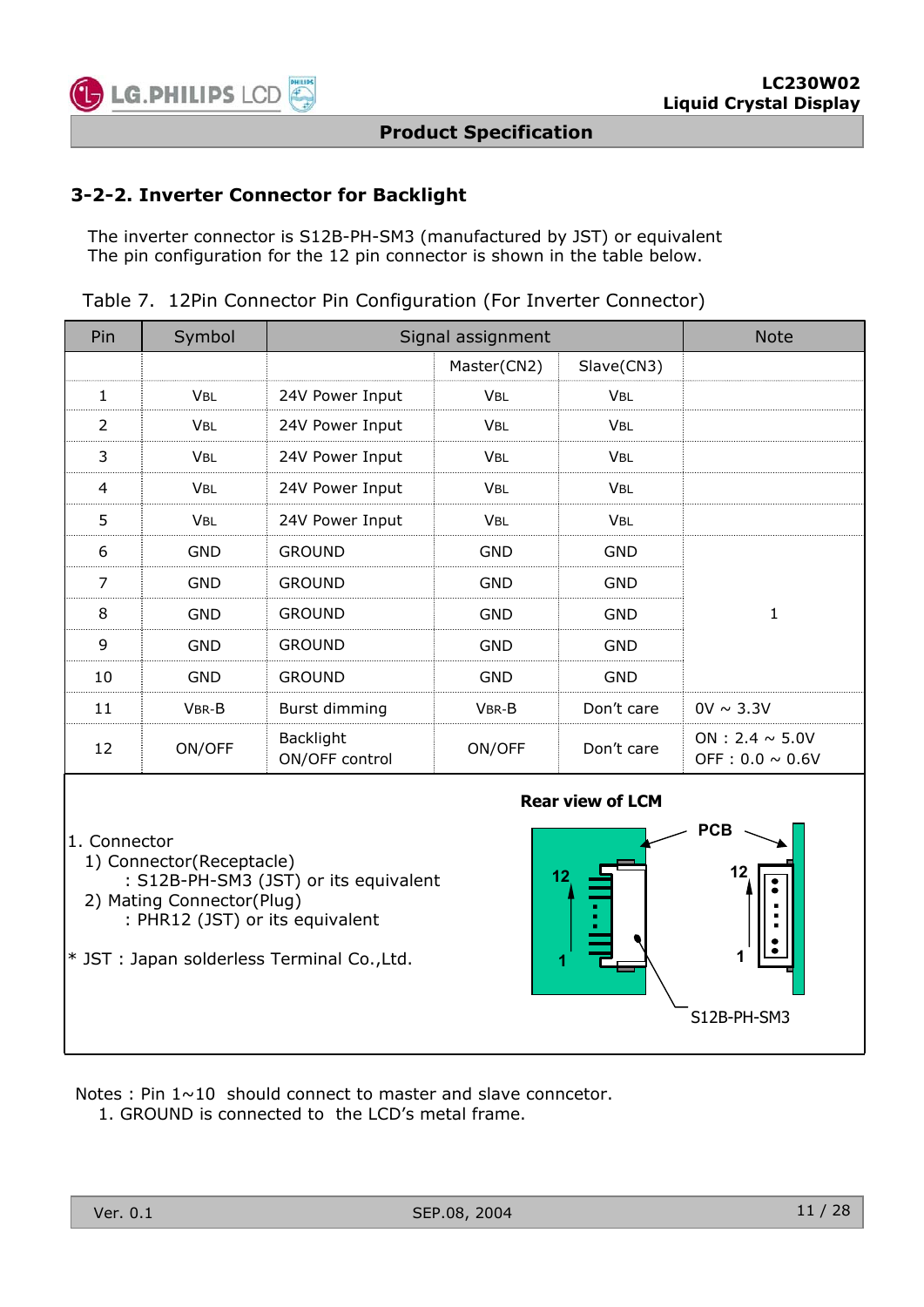

#### **3-3. Signal Timing Specifications**

This is the signal timing required at the input of the LVDS transmitter. All of the interface signal timing should be satisfied with the following specifications for it's proper operation.

|                           | <b>ITEM</b>               | <b>SYMBOL</b>                                 | Min.           | Typ.           | Max.                     | Unit       | <b>Note</b>                 |
|---------------------------|---------------------------|-----------------------------------------------|----------------|----------------|--------------------------|------------|-----------------------------|
|                           | Period                    | $t_{CLK}$                                     | 12.5           | 13.8           | 14.7                     | ns         |                             |
| <b>Clock</b><br>Frequency |                           | $f_{CLK}$                                     | 68             | 72.3           | 80                       | <b>MHz</b> |                             |
|                           | Horizontal total          | $\mathsf{t}_{\mathsf{HT}}$                    | 1416           | 1528           | 1776                     | Pixel      |                             |
| Hsync                     | Hsync frequency           | $f_H$                                         | 45.0           | 47.4           | 50                       | <b>KHz</b> |                             |
|                           | Hsync width               | $t_{WH}$                                      | 8              | 32             | $\overline{\phantom{0}}$ | Pixel      |                             |
|                           | Vertical total            | $t_{\text{VT}}$                               | 775            | 790            | 1063                     | Line       | PAL :                       |
| Vsync                     | Vsync frequency           | $f_V$                                         | 47             | 60             | 63                       | Hz         | $47 \times 53$ Hz,<br>NTSC: |
|                           | Vsync width               | $t_{\text{WV}}$                               | $\overline{2}$ | 5              | $\overline{\phantom{0}}$ | Line       | 57~63Hz                     |
|                           | Horizontal valid          | $t_{HV}$                                      | 1366           | 1366           | 1366                     |            |                             |
|                           | Horizontal<br>back porch  | $\mathsf{t}_{\mathsf{H}\mathsf{B}\mathsf{P}}$ | 24             | 80             |                          | Pixel      |                             |
|                           | Horizontal<br>front porch | $t$ <sub>HFP</sub>                            | 16             | 48             |                          |            |                             |
| DE                        | Horizontal blank          |                                               | 48             | 160            | thp-thy                  |            |                             |
|                           | Vertical valid            | $t_{VV}$                                      | 768            | 768            | 768                      |            |                             |
|                           | Vertical<br>back porch    | $\rm t_{VBP}$                                 | 4              | 15             |                          | Line       |                             |
|                           | Vertical<br>front porch   | $t_{\rm VFP}$                                 | $\mathbf{1}$   | $\overline{2}$ |                          |            |                             |
|                           | Vertical blank            |                                               | $\overline{7}$ | 22             | tvp-tvv                  |            |                             |

#### Table 8. Timing Table

Note:

Hsync period and Hsync width-active should be even number times of tcLK. If the value is odd number times of tCLK, display control signal can be asynchronous.

- In order to operate this LCM a Hsync.,Vsync and DE(data enable) signals should be used. 1. The performance of the electro-optical characteristics are may be influenced by
- variance of the vertical refresh rates.
- 2. Vsync, Hsync should be keep the above specification.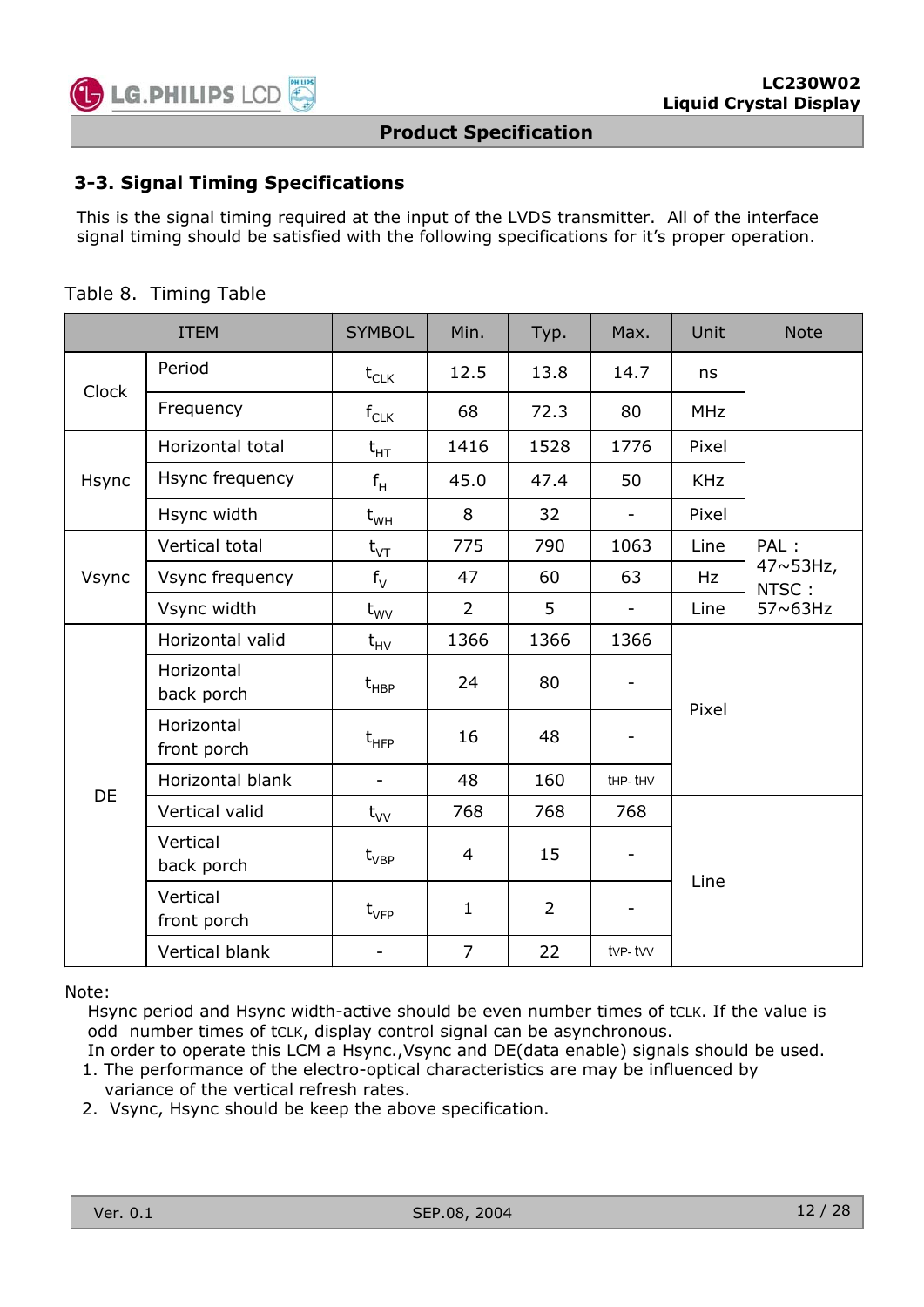

### **3-4. Signal Timing Waveforms**

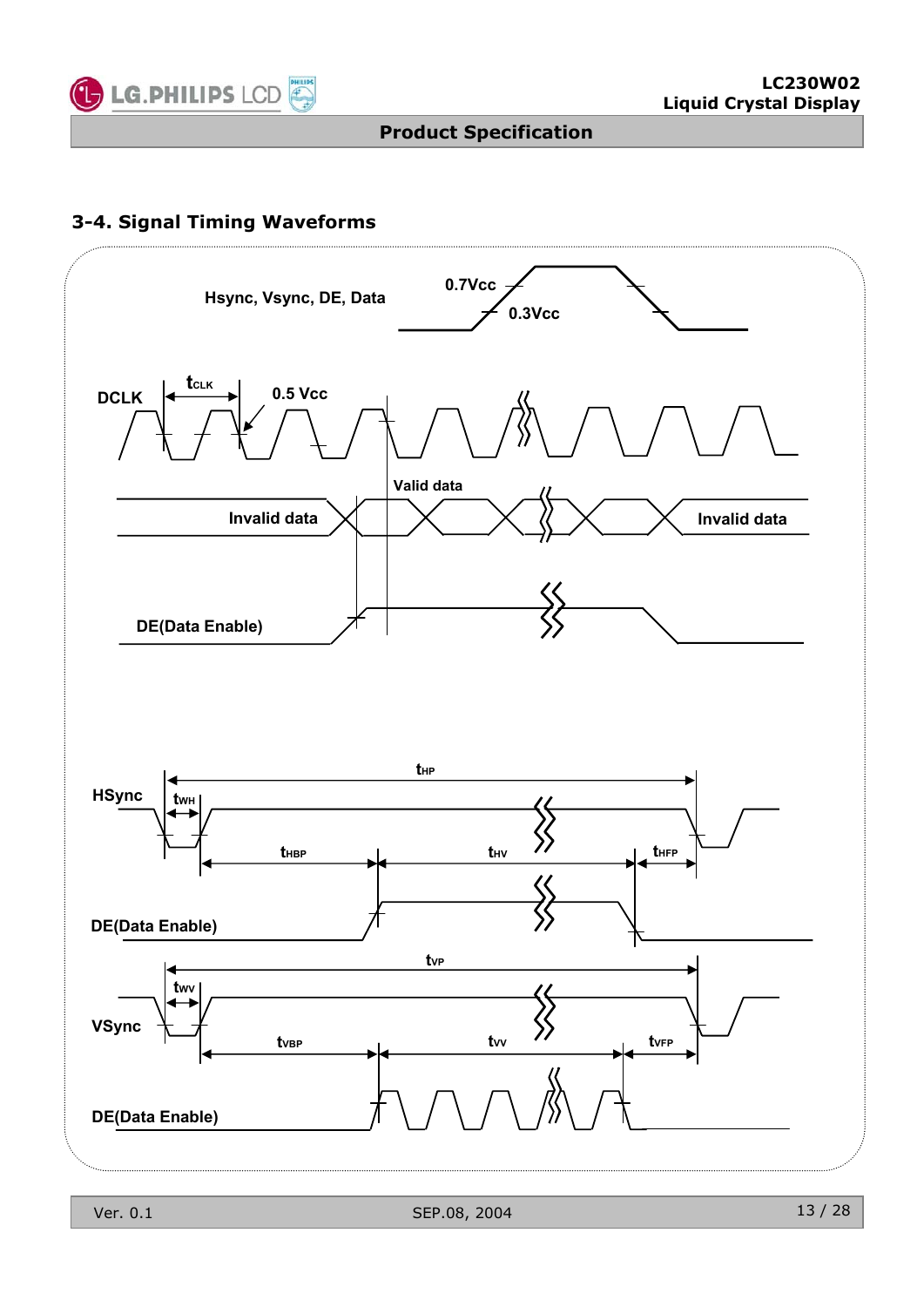![](_page_13_Picture_0.jpeg)

#### **3-5. Color Input Data Reference**

The brightness of each primary color (red,green and blue) is based on the 8-bit gray scale data input for the color ; the higher the binary input, the brighter the color. The table below provides a reference for color versus data input.

| Table 9. Color Data Reference |  |  |  |  |
|-------------------------------|--|--|--|--|
|-------------------------------|--|--|--|--|

|                       |                                                                                                                          | Input Color Data                                               |                                                             |                                                                                      |                                                                                                 |                                                                                           |                                                          |                                                                                 |                                                                                 |                                                                       |                                                                                         |                                                                                                      |                                                          |                                                                                     |                                                                                            |                                                                                                                |                                                     |                                                                        |                                                                                                                |                                                   |                                                                                         |                                                                               |                                                             |                                                                                 |                                                                                               |
|-----------------------|--------------------------------------------------------------------------------------------------------------------------|----------------------------------------------------------------|-------------------------------------------------------------|--------------------------------------------------------------------------------------|-------------------------------------------------------------------------------------------------|-------------------------------------------------------------------------------------------|----------------------------------------------------------|---------------------------------------------------------------------------------|---------------------------------------------------------------------------------|-----------------------------------------------------------------------|-----------------------------------------------------------------------------------------|------------------------------------------------------------------------------------------------------|----------------------------------------------------------|-------------------------------------------------------------------------------------|--------------------------------------------------------------------------------------------|----------------------------------------------------------------------------------------------------------------|-----------------------------------------------------|------------------------------------------------------------------------|----------------------------------------------------------------------------------------------------------------|---------------------------------------------------|-----------------------------------------------------------------------------------------|-------------------------------------------------------------------------------|-------------------------------------------------------------|---------------------------------------------------------------------------------|-----------------------------------------------------------------------------------------------|
|                       | Color                                                                                                                    |                                                                |                                                             |                                                                                      | Red                                                                                             |                                                                                           |                                                          |                                                                                 |                                                                                 |                                                                       |                                                                                         |                                                                                                      | Green                                                    |                                                                                     |                                                                                            |                                                                                                                |                                                     |                                                                        |                                                                                                                |                                                   | <b>Blue</b>                                                                             |                                                                               |                                                             |                                                                                 |                                                                                               |
|                       |                                                                                                                          |                                                                | <b>MSB</b>                                                  |                                                                                      |                                                                                                 |                                                                                           |                                                          | <b>LSB</b>                                                                      |                                                                                 |                                                                       | <b>MSB</b>                                                                              |                                                                                                      |                                                          |                                                                                     |                                                                                            | <b>LSB</b>                                                                                                     |                                                     |                                                                        | <b>MSB</b>                                                                                                     |                                                   |                                                                                         |                                                                               |                                                             | <b>LSB</b>                                                                      |                                                                                               |
|                       |                                                                                                                          |                                                                | R7R6R5                                                      |                                                                                      |                                                                                                 |                                                                                           | R4R3R2R1R0G7G6G5G4G3G2G1G0B7                             |                                                                                 |                                                                                 |                                                                       |                                                                                         |                                                                                                      |                                                          |                                                                                     |                                                                                            |                                                                                                                |                                                     |                                                                        |                                                                                                                |                                                   |                                                                                         |                                                                               | B6B5B4B3B2B1                                                |                                                                                 | <b>BO</b>                                                                                     |
| <b>Basic</b><br>Color | <b>Black</b><br>Red (255)<br>Green (255)<br>Blue (255)<br>Cyan<br>Magenta<br>Yellow<br>White                             | 0<br>1<br>0<br>0<br>0<br>1<br>1                                | 0<br>1<br>0<br>$\mathbf 0$<br>0<br>1<br>1                   | $\overline{0}$<br>1<br>$\boldsymbol{0}$<br>$\mathbf 0$<br>$\mathbf 0$<br>1<br>1<br>1 | $\overline{0}$<br>1<br>$\overline{0}$<br>$\mathbf 0$<br>$\overline{0}$<br>1<br>1<br>1           | $\mathbf 0$<br>1<br>$\mathbf 0$<br>$\mathbf 0$<br>$\mathbf 0$<br>1<br>1<br>1              | $\mathbf 0$<br>1<br>0<br>$\mathbf 0$<br>0<br>1<br>1<br>1 | $\mathbf 0$<br>1<br>0<br>$\mathbf 0$<br>0<br>1<br>1<br>1                        | $\mathbf 0$<br>1<br>$\overline{0}$<br>$\mathbf 0$<br>$\mathbf 0$<br>1<br>1<br>1 | $\mathbf 0$<br>0<br>1<br>$\overline{0}$<br>1<br>$\mathbf 0$<br>1<br>1 | $\overline{0}$<br>0<br>1<br>0<br>1<br>0<br>1<br>1                                       | $\mathbf 0$<br>0<br>1<br>$\overline{0}$<br>1<br>$\mathbf 0$<br>1<br>1                                | 0<br>0<br>1<br>$\mathbf 0$<br>1<br>0<br>1<br>1           | $\mathbf 0$<br>$\mathbf 0$<br>1<br>$\mathbf 0$<br>1<br>$\mathbf 0$<br>1<br>1        | $\mathbf 0$<br>0<br>1<br>$\overline{0}$<br>1<br>0<br>1<br>$\mathbf 1$                      | $\mathbf 0$<br>$\mathbf 0$<br>1<br>$\mathbf 0$<br>$\mathbf 1$<br>0<br>1<br>1                                   | $\mathbf 0$<br>0<br>1<br>0<br>1<br>0<br>1<br>1      | 0<br>0<br>0<br>1<br>1<br>1<br>0<br>1                                   | $\mathbf 0$<br>0<br>0<br>$\mathbf 1$<br>1<br>1<br>0<br>1                                                       | 0<br>0<br>0<br>1<br>1<br>1<br>$\mathbf 0$<br>1    | $\mathbf 0$<br>$\mathbf 0$<br>0<br>1<br>1<br>1<br>0<br>1                                | 0<br>0<br>0<br>1<br>1<br>1<br>0<br>1                                          | 0<br>0<br>0<br>1<br>1<br>1<br>0<br>1                        | 0<br>0<br>0<br>1<br>1<br>1<br>0<br>1                                            | $\overline{0}$<br>$\mathbf 0$<br>$\overline{0}$<br>1<br>1<br>1<br>$\mathbf 0$<br>$\mathbf{1}$ |
| Red                   | Red(000)<br>Dark<br>Red(001)<br>Red(002)<br>Red(253)<br>Red(254)<br>Red(255)<br><b>Bright</b>                            | $\mathbf 0$<br>0<br>0<br>1<br>1<br>1                           | $\overline{0}$<br>0<br>0<br>1<br>1<br>1                     | $\boldsymbol{0}$<br>$\mathbf 0$<br>$\mathbf 0$<br>1<br>1<br>1                        | $\overline{0}$<br>0<br>0<br>1<br>1<br>$\mathbf{1}$                                              | $\overline{0}$<br>$\mathbf 0$<br>$\mathbf 0$<br>1<br>1<br>1                               | $\overline{0}$<br>0<br>0<br>1<br>1<br>1                  | $\overline{0}$<br>0<br>1<br>$\overline{\phantom{0}}$<br>0<br>1<br>1             | 0<br>1<br>0<br>$\overline{\phantom{0}}$<br>1<br>0<br>1                          | $\overline{0}$<br>0<br>0<br>0<br>0<br>0                               | $\mathbf 0$<br>0<br>0<br>$\overline{\phantom{0}}$<br>$\mathbf 0$<br>0<br>$\overline{0}$ | $\overline{0}$<br>0<br>$\mathbf 0$<br>$\overline{\phantom{0}}$<br>$\mathbf 0$<br>0<br>$\overline{0}$ | 0<br>0<br>0<br>0<br>0<br>0                               | $\overline{0}$<br>0<br>0<br>$\qquad \qquad -$<br>$\mathbf 0$<br>0<br>$\overline{0}$ | $\overline{0}$<br>0<br>0<br>$\overline{\phantom{0}}$<br>$\mathbf 0$<br>0<br>$\overline{0}$ | $\overline{0}$<br>$\mathbf 0$<br>$\mathbf 0$<br>$\overline{\phantom{0}}$<br>$\mathbf 0$<br>0<br>$\overline{0}$ | $\overline{0}$<br>0<br>0<br>$\equiv$<br>0<br>0<br>0 | 0<br>$\overline{0}$<br>0<br>$\overline{a}$<br>0<br>0<br>$\overline{0}$ | $\overline{0}$<br>0<br>$\mathbf 0$<br>$\overline{\phantom{0}}$<br>$\mathbf 0$<br>$\mathbf 0$<br>$\overline{0}$ | 0<br>0<br>0<br>0<br>0<br>0                        | $\mathbf 0$<br>0<br>0<br>$\overline{\phantom{0}}$<br>$\mathbf 0$<br>0<br>$\overline{0}$ | $\overline{0}$<br>0<br>$\mathbf 0$<br>$\overline{\phantom{0}}$<br>0<br>0<br>0 | 0<br>0<br>0<br>0<br>0<br>0                                  | $\mathbf 0$<br>$\mathbf 0$<br>0<br>0<br>0<br>$\overline{0}$                     | $\overline{0}$<br>$\mathbf 0$<br>$\mathbf 0$<br>$\mathbf 0$<br>$\mathbf 0$<br>$\overline{0}$  |
| Green                 | Green(000)<br>Dark<br>Green(001)<br>Green(002)<br>Green(253)<br>Green(254)<br>Green(255) Bright                          | $\overline{0}$<br>0<br>0<br>$\overline{0}$<br>0<br>$\mathbf 0$ | $\overline{0}$<br>$\mathbf 0$<br>0<br>0<br>0<br>$\mathbf 0$ | $\mathbf 0$<br>$\mathbf 0$<br>0<br>$\overline{0}$<br>$\mathbf 0$<br>$\boldsymbol{0}$ | $\overline{0}$<br>$\mathbf 0$<br>$\overline{0}$<br>$\overline{0}$<br>$\mathbf 0$<br>$\mathbf 0$ | $\mathbf 0$<br>$\mathbf 0$<br>$\mathbf 0$<br>$\overline{0}$<br>$\mathbf 0$<br>$\mathbf 0$ | 0<br>0<br>0<br>0<br>0<br>$\mathbf 0$                     | $\mathbf 0$<br>$\mathbf 0$<br>0<br>$\overline{0}$<br>$\mathbf 0$<br>$\mathbf 0$ | $\overline{0}$<br>$\mathbf 0$<br>0<br>$\overline{0}$<br>0<br>$\mathbf 0$        | $\overline{0}$<br>$\mathbf 0$<br>0<br>1<br>1<br>1                     | $\mathbf 0$<br>$\mathbf 0$<br>0<br>1<br>1<br>1                                          | $\mathbf 0$<br>$\mathbf 0$<br>$\overline{0}$<br>1<br>1<br>1                                          | $\overline{0}$<br>$\mathbf 0$<br>0<br>1<br>1<br>1        | $\mathbf 0$<br>$\mathbf 0$<br>0<br>1<br>1<br>1                                      | $\mathbf 0$<br>$\mathbf 0$<br>0<br>1<br>1<br>1                                             | $\overline{0}$<br>$\mathbf 0$<br>$\mathbf{1}$<br>0<br>1<br>1                                                   | $\overline{0}$<br>1<br>0<br>1<br>0<br>1             | 0<br>0<br>0<br>$\overline{0}$<br>0<br>$\mathbf 0$                      | $\overline{0}$<br>$\mathbf 0$<br>$\mathbf 0$<br>$\overline{0}$<br>$\mathbf 0$<br>$\mathbf 0$                   | 0<br>0<br>0<br>0<br>0<br>$\mathbf 0$              | $\mathbf 0$<br>$\mathbf 0$<br>0<br>$\mathbf 0$<br>0<br>$\mathbf 0$                      | $\overline{0}$<br>0<br>0<br>$\overline{0}$<br>0<br>$\mathbf 0$                | $\overline{0}$<br>$\mathbf 0$<br>0<br>0<br>0<br>$\mathbf 0$ | $\mathbf 0$<br>$\mathbf 0$<br>0<br>$\overline{0}$<br>$\mathbf 0$<br>$\mathbf 0$ | $\mathbf 0$<br>$\mathbf 0$<br>$\overline{0}$<br>$\mathbf 0$<br>$\mathbf 0$<br>$\mathbf 0$     |
| Blue                  | <b>Blue(000)</b><br>Dark<br><b>Blue(001)</b><br><b>Blue(002)</b><br>Blue(253)<br>Blue(254)<br>Blue(255)<br><b>Bright</b> | $\mathbf 0$<br>0<br>0<br>$\mathbf 0$<br>0<br>0                 | $\mathbf 0$<br>0<br>0<br>$\mathbf 0$<br>0<br>0              | $\mathbf 0$<br>$\mathbf 0$<br>0<br>0<br>0<br>0                                       | $\mathbf 0$<br>$\mathbf 0$<br>0<br>$\mathbf 0$<br>$\mathbf 0$<br>0                              | $\mathbf 0$<br>$\mathbf 0$<br>$\mathbf 0$<br>$\mathbf 0$<br>$\overline{0}$<br>0           | 0<br>$\mathbf 0$<br>0<br>$\mathbf 0$<br>0<br>0           | 0<br>$\mathbf 0$<br>0<br>$\mathbf 0$<br>$\mathbf 0$<br>0                        | 0<br>0<br>0<br>$\overline{\phantom{0}}$<br>$\mathbf 0$<br>0<br>0                | $\overline{0}$<br>0<br>0<br>$\mathbf 0$<br>0<br>0                     | $\mathbf 0$<br>0<br>0<br>$\mathbf 0$<br>0<br>0                                          | $\mathbf 0$<br>$\mathbf 0$<br>0<br>$\overline{0}$<br>$\mathbf 0$<br>$\mathbf 0$                      | $\mathbf 0$<br>$\mathbf 0$<br>0<br>$\mathbf 0$<br>0<br>0 | $\mathbf 0$<br>$\mathbf 0$<br>0<br>0<br>0<br>$\mathbf 0$                            | 0<br>0<br>0<br>$\mathbf 0$<br>$\mathbf 0$<br>0                                             | $\mathbf 0$<br>$\overline{0}$<br>$\mathbf 0$<br>$\mathbf 0$<br>0<br>0                                          | $\mathbf 0$<br>0<br>0<br>0<br>0<br>0                | $\mathbf 0$<br>0<br>$\mathbf 0$<br>$\mathbf{1}$<br>1<br>1              | $\mathbf 0$<br>$\mathbf 0$<br>0<br>1<br>1                                                                      | $\overline{0}$<br>0<br>0<br>$\mathbf 1$<br>1<br>1 | $\mathbf 0$<br>0<br>0<br>1<br>1<br>1                                                    | 0<br>0<br>0<br>1<br>1<br>1                                                    | $\mathbf 0$<br>0<br>0<br>1<br>1<br>1                        | 0<br>$\mathbf 0$<br>1<br>0<br>1<br>1                                            | $\overline{0}$<br>1<br>0<br>$\mathbf{1}$<br>$\mathbf 0$<br>1                                  |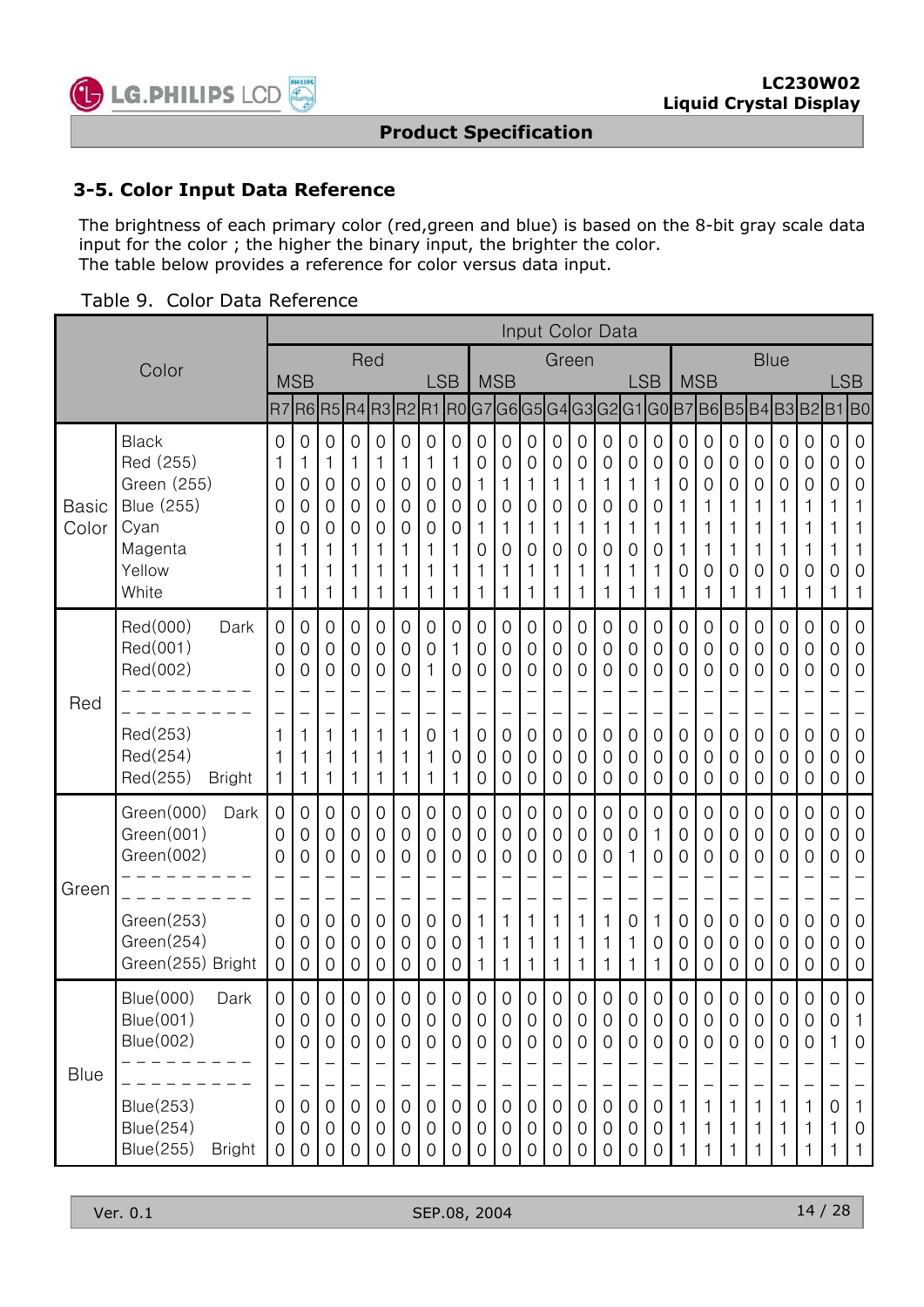![](_page_14_Picture_0.jpeg)

#### **3-6. Power Sequence**

#### **3-6-1. Sequence for LCD Module**

![](_page_14_Figure_5.jpeg)

Table 10. Power Sequence for LCM

| Parameter      |                   | Value                    | Unit |    |  |  |
|----------------|-------------------|--------------------------|------|----|--|--|
|                | Min<br>Max<br>Typ |                          |      |    |  |  |
| T1             | 0.01              |                          | 10   | ms |  |  |
| T <sub>2</sub> | 0.01              |                          | 50   | ms |  |  |
| T <sub>3</sub> | 200               |                          |      | ms |  |  |
| T <sub>4</sub> | 200               | $\overline{\phantom{0}}$ | ۰    | ms |  |  |
| T <sub>5</sub> | 0.01              |                          | 50   | ms |  |  |
| T6             | 2000              |                          |      | ms |  |  |

Notes :

- 1. Please avoid floating state of interface signal at invalid period.
- 2. When the interface signal is invalid, be sure to pull down the power supply for LCD  $V_{\text{LCD}}$  to 0V.
- 3. Lamp power must be turn on after power supply for a LCD interface signal are valid.
- 4. T6 should be measured after the module has been fully discharged between power off and on period.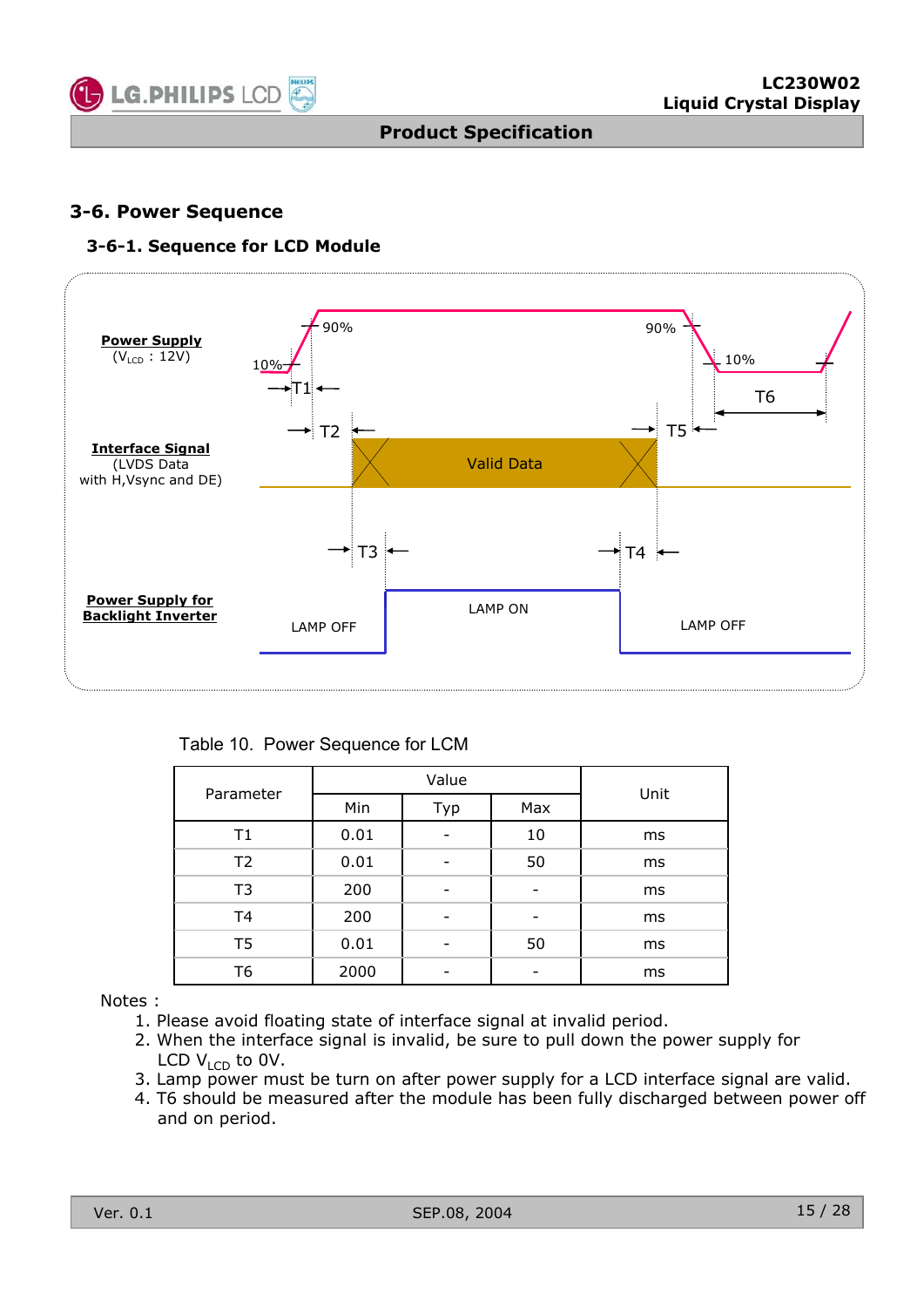![](_page_15_Picture_0.jpeg)

#### **3-6-2. Sequence for Inverter**

![](_page_15_Figure_4.jpeg)

#### **3-6-3. Deep condition for Inverter**

![](_page_15_Figure_6.jpeg)

|  |  | Table 11. Power Sequence for Inverter |  |  |
|--|--|---------------------------------------|--|--|
|--|--|---------------------------------------|--|--|

|                |                          | Value                    |                          | Unit | <b>Note</b> |  |  |  |
|----------------|--------------------------|--------------------------|--------------------------|------|-------------|--|--|--|
| Parameter      | Min                      | Typ                      | Max                      |      |             |  |  |  |
| T1             | 20                       | $\overline{\phantom{0}}$ | $\overline{\phantom{a}}$ | ms   |             |  |  |  |
| T <sub>2</sub> | 100                      | $\qquad \qquad$          | $\overline{\phantom{a}}$ | ms   |             |  |  |  |
| T <sub>3</sub> | 200                      | $\overline{\phantom{a}}$ | $\overline{\phantom{a}}$ | ms   |             |  |  |  |
| T <sub>4</sub> | 0                        | $\qquad \qquad$          | -                        | ms   |             |  |  |  |
| T <sub>5</sub> | 10                       | $\overline{\phantom{0}}$ | $\overline{\phantom{a}}$ | ms   |             |  |  |  |
| T <sub>6</sub> | $\overline{\phantom{a}}$ | -                        | 10                       | ms   |             |  |  |  |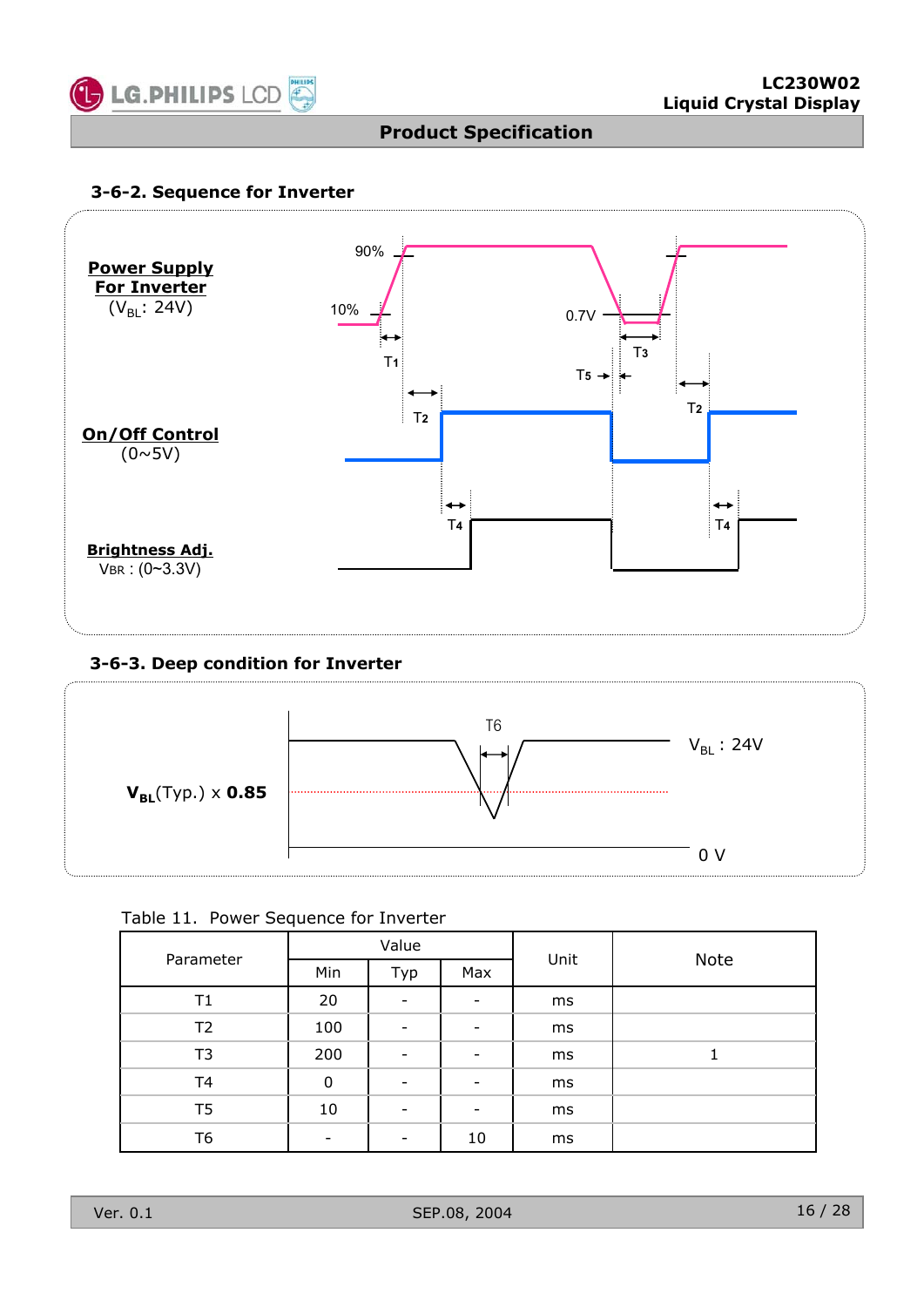![](_page_16_Picture_0.jpeg)

### **4. Optical Specification**

Optical characteristics are determined after the unit has been 'ON' for 30Min in a dark environment at  $25\pm2^{\circ}$ C. The values specified are at an approximate distance 50cm from the LCD surface at a viewing angle of  $\Phi$  and  $\theta$  equal to 0 °.

FIG. 4 presents additional information concerning the measurement equipment and method.

![](_page_16_Figure_6.jpeg)

| Table 12. Optical characteristics (Ta=25 $\pm$ 2°C, V <sub>LCD</sub> =12V, f <sub>V</sub> =60Hz, CLK=72.3MHz, V <sub>BR</sub> =3.3V) |  |  |
|--------------------------------------------------------------------------------------------------------------------------------------|--|--|
|--------------------------------------------------------------------------------------------------------------------------------------|--|--|

|                          |                                     |                 |          | Value |         |                   | <b>Note</b>    |  |
|--------------------------|-------------------------------------|-----------------|----------|-------|---------|-------------------|----------------|--|
|                          | Parameter                           | Symbol          | Min      | Typ   | Max     | Unit              |                |  |
| Contrast Ratio           |                                     | <b>CR</b>       | 400      | 550   |         |                   | $\mathbf{1}$   |  |
| Surface Luminance, white |                                     | ∟ <sub>WH</sub> | 400      | 500   |         | cd/m <sup>2</sup> | $\overline{2}$ |  |
|                          | <b>Luminance Variation</b>          | $\delta$ white  |          |       | 1.3     |                   | 3              |  |
|                          | Response Rise Time                  | TrR             |          |       | 15      |                   | 4              |  |
| Time                     | Decay Time                          | TrD             |          | 9     | 15      | ms                |                |  |
| <b>Color Coordinates</b> |                                     |                 |          |       |         |                   |                |  |
|                          | <b>RED</b>                          | <b>RX</b>       |          | 0.640 |         |                   |                |  |
|                          |                                     | <b>RY</b>       |          | 0.343 |         |                   |                |  |
|                          | <b>GREEN</b>                        |                 |          | 0.292 |         |                   |                |  |
|                          |                                     | GY              | $Type -$ | 0.607 | Typ     |                   |                |  |
|                          | <b>BLUE</b>                         | BX              | 0.03     | 0.147 | $+0.03$ |                   |                |  |
|                          |                                     | <b>BY</b>       |          | 0.067 |         |                   |                |  |
|                          | <b>WHITE</b>                        | <b>WX</b>       |          | 0.285 |         |                   |                |  |
|                          |                                     | <b>WY</b>       |          | 0.293 |         |                   |                |  |
|                          | Viewing Angle (CR>10)               |                 |          |       |         |                   |                |  |
|                          | x axis, right( $\phi = 0^{\circ}$ ) | $\theta$ r      | 85       | 88    |         |                   |                |  |
|                          | x axis, left ( $\phi$ =180°)        | $\theta$        | 85       | 88    |         | degree            | 5              |  |
|                          | y axis, up $(\phi = 90^\circ)$      | $\theta$ u      | 85       | 88    |         |                   |                |  |
|                          | y axis, down $(\phi=270^\circ)$     | $\theta$ d      | 85       | 88    |         |                   |                |  |
| Gray scale               |                                     |                 |          |       |         |                   | 6              |  |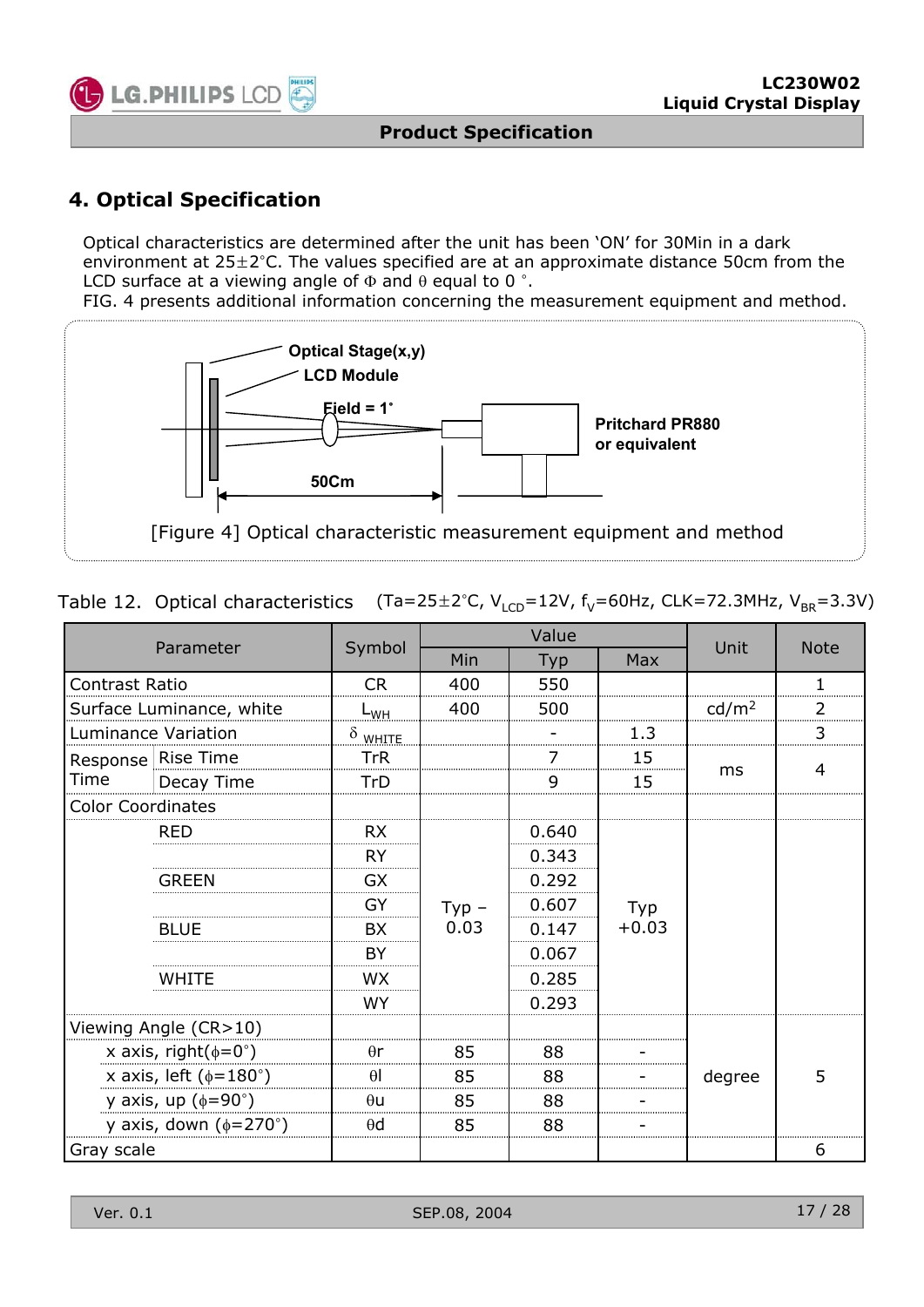![](_page_17_Picture_0.jpeg)

#### Note :

1. Contrast ratio(CR) is defined mathematically as :

| Contrast ratio $=$ | Surface luminance with all white pixels |
|--------------------|-----------------------------------------|
|                    | Surface luminance with all black pixels |

It is measured at center point(1)

- 2. Surface luminance( $L_{WH}$ ) is luminance value at center point (P1) across the LCD surface 50cm from the surface with all pixels displaying white. For more information see FIG 5.
- 3. The variation in surface luminance,  $\delta$  <sub>WHITE</sub> is defined as

 $\delta$  WHITE = Maximum (P1,P2, .....,P5) / Minimum (P1,P2, .....,P5)

For more information see [ Figure 5 ].

![](_page_17_Figure_11.jpeg)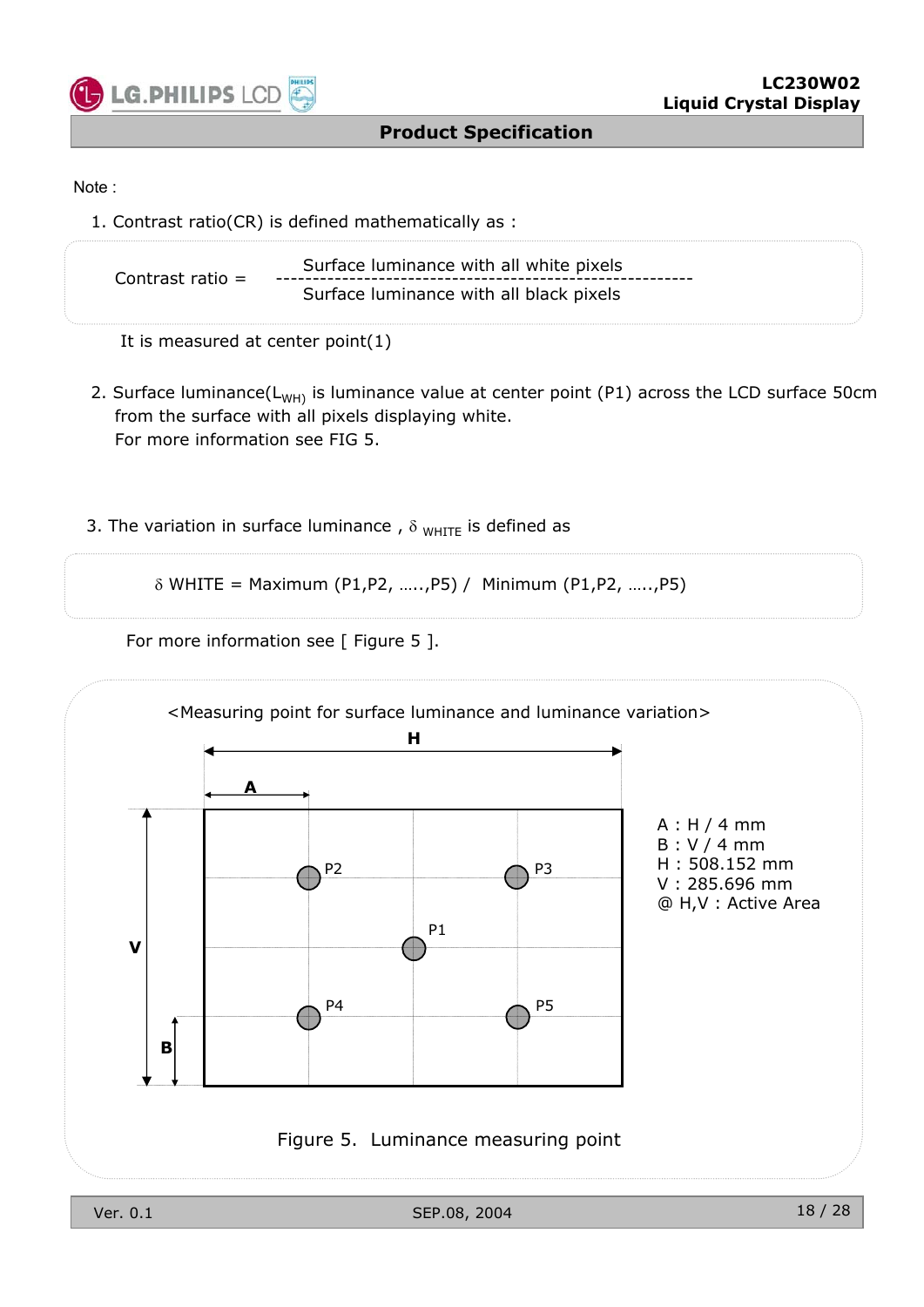![](_page_18_Picture_0.jpeg)

4. The response time is defined as the following figure and shall be measured by switching the input signal for "Black" and "White".

![](_page_18_Figure_4.jpeg)

5. Viewing angle is the angle at which the contrast ratio is greater than 10. The angles are determined for the horizontal or x axis and the vertical or y axis with respect to the z axis which is normal to the LCD surface. For more information see Figure 7.

![](_page_18_Figure_6.jpeg)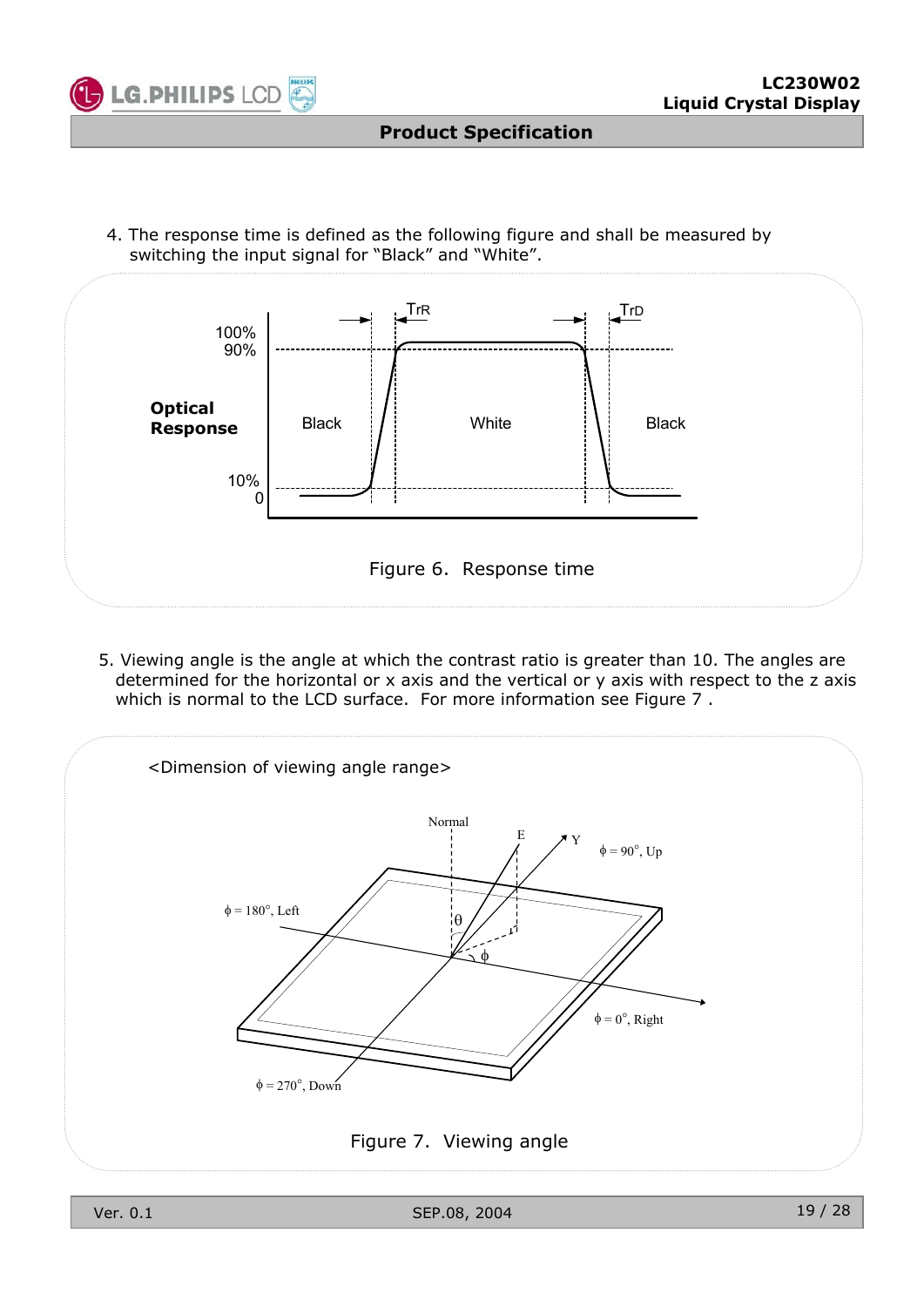![](_page_19_Picture_0.jpeg)

#### 6. Gray scale specification

#### Table 13. Gray scale

| <b>Gray Level</b> | Luminance [%] (Typ) |
|-------------------|---------------------|
| L <sub>0</sub>    | 0.15                |
| L15               | 0.23                |
| L31               | 0.74                |
| L47               | 1.91                |
| L63               | 3.95                |
| L79               | 6.91                |
| L95               | 10.9                |
| L111              | 15.6                |
| L127              | 20.7                |
| L143              | 27.0                |
| L159              | 34.7                |
| L175              | 43.6                |
| L191              | 53.1                |
| L207              | 63.9                |
| L223              | 75.6                |
| L239              | 90.9                |
| L255              | 100                 |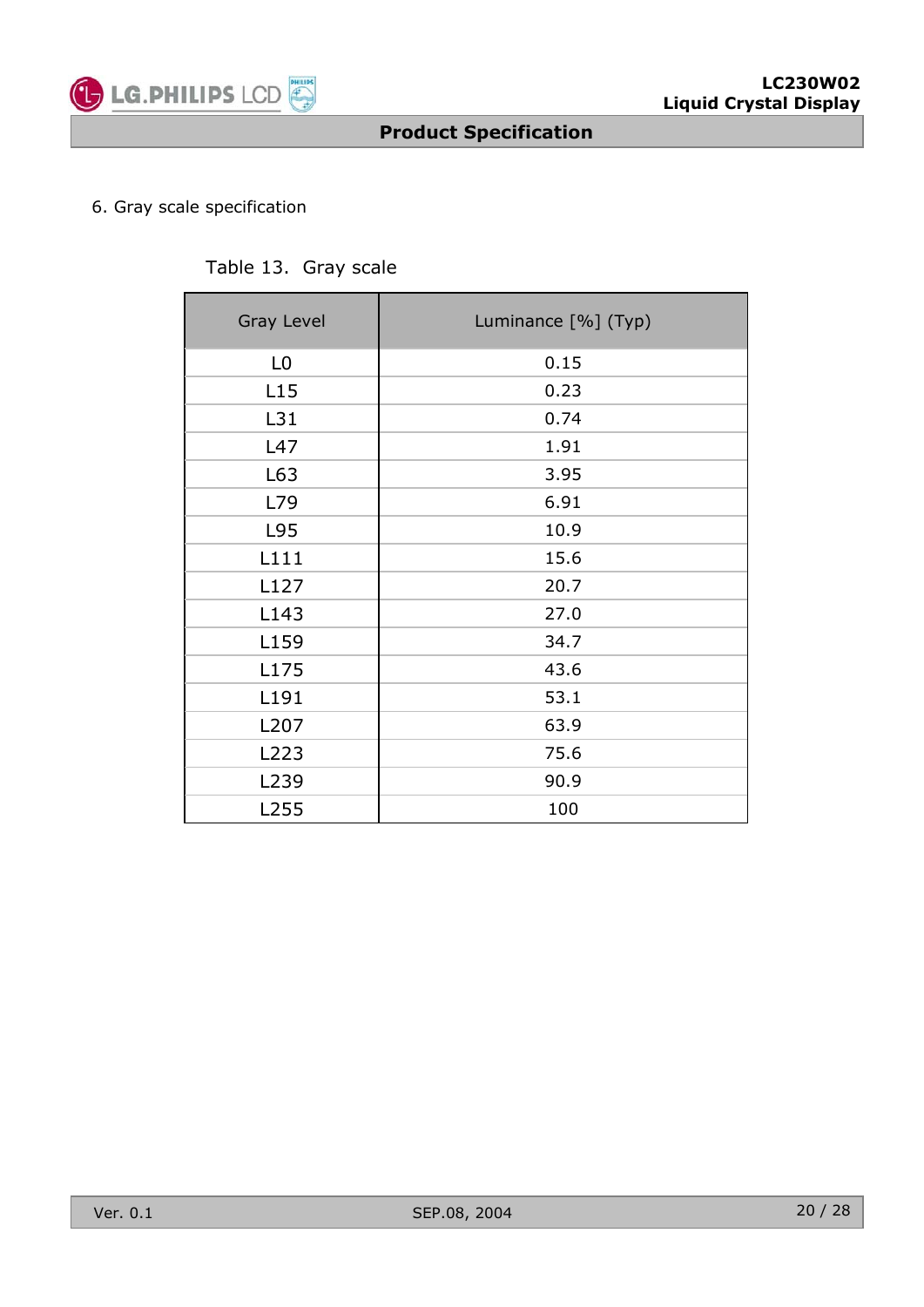![](_page_20_Picture_0.jpeg)

### **5. Mechanical Characteristics**

Table 11. provides general mechanical characteristics for the model LC230W02. In addition, the figures in the next page are detailed mechanical drawing of the LCD.

|  | Table 14. Mechanical characteristics |
|--|--------------------------------------|
|  |                                      |

|                          | Horizontal                                                      | 559.8 mm   |  |  |
|--------------------------|-----------------------------------------------------------------|------------|--|--|
| <b>Outline Dimension</b> | Vertical                                                        | 333.8 mm   |  |  |
|                          | Depth                                                           | 45.7 mm    |  |  |
| Bezel Area               | Horizontal                                                      | 513.0 mm   |  |  |
|                          | Vertical                                                        | 290.6 mm   |  |  |
|                          | Horizontal                                                      | 508.152 mm |  |  |
| Active Display Area      | Vertical                                                        | 285.696 mm |  |  |
| Weight                   | 4200 g (Typ.), 4450 g (Max.)                                    |            |  |  |
| Surface Treatment        | Hard coating(3H)<br>Anti-glare treatment of the front polarizer |            |  |  |

Notes : Please refer to a mechanic drawing in terms of tolerance at the next page.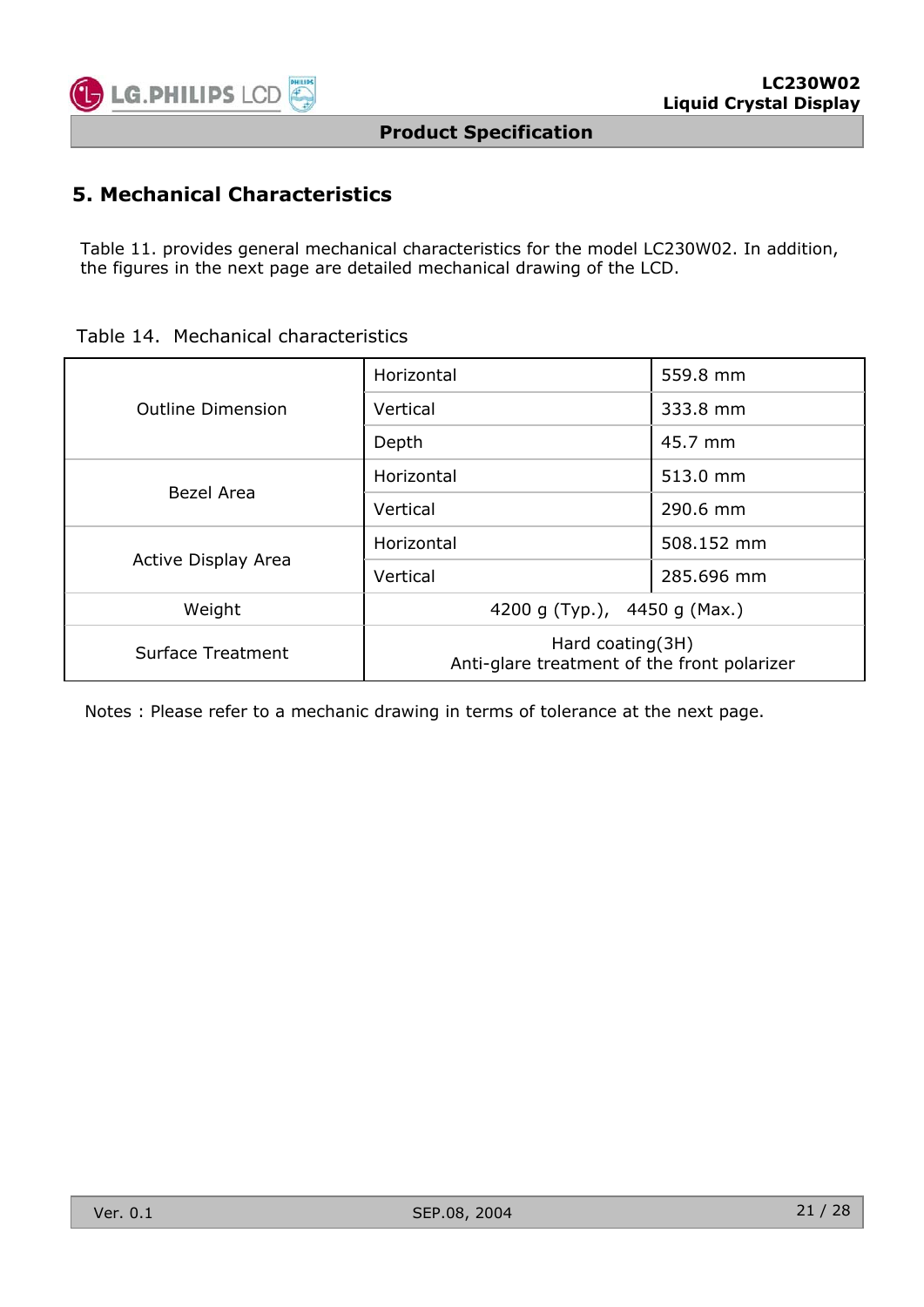![](_page_21_Picture_0.jpeg)

#### <FRONT VIEW>

![](_page_21_Figure_4.jpeg)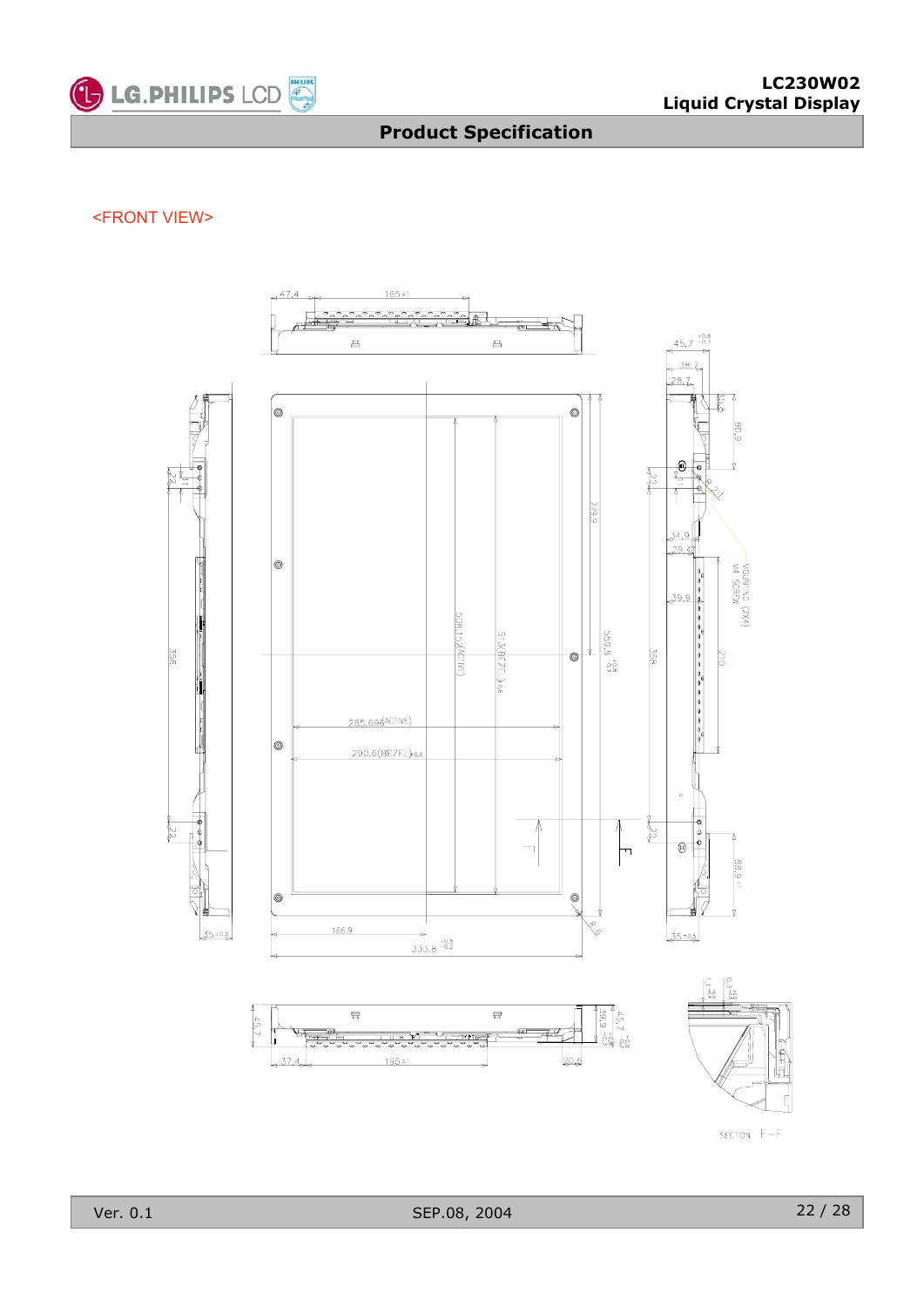![](_page_22_Picture_0.jpeg)

![](_page_22_Figure_3.jpeg)

**NOTES** 1.Unspecified tolerances to be ±0.5.<br>2.This drawing is only preliminary data and can be changed without previous notice.<br>3.Tilt and partial disposition tolerance of display area as follow.<br>1)Y-Direction : IA-BI<=1.0<br>2)X-Di Active Area  $\overline{0}$ Bezel Open  $\infty$ 

![](_page_22_Figure_5.jpeg)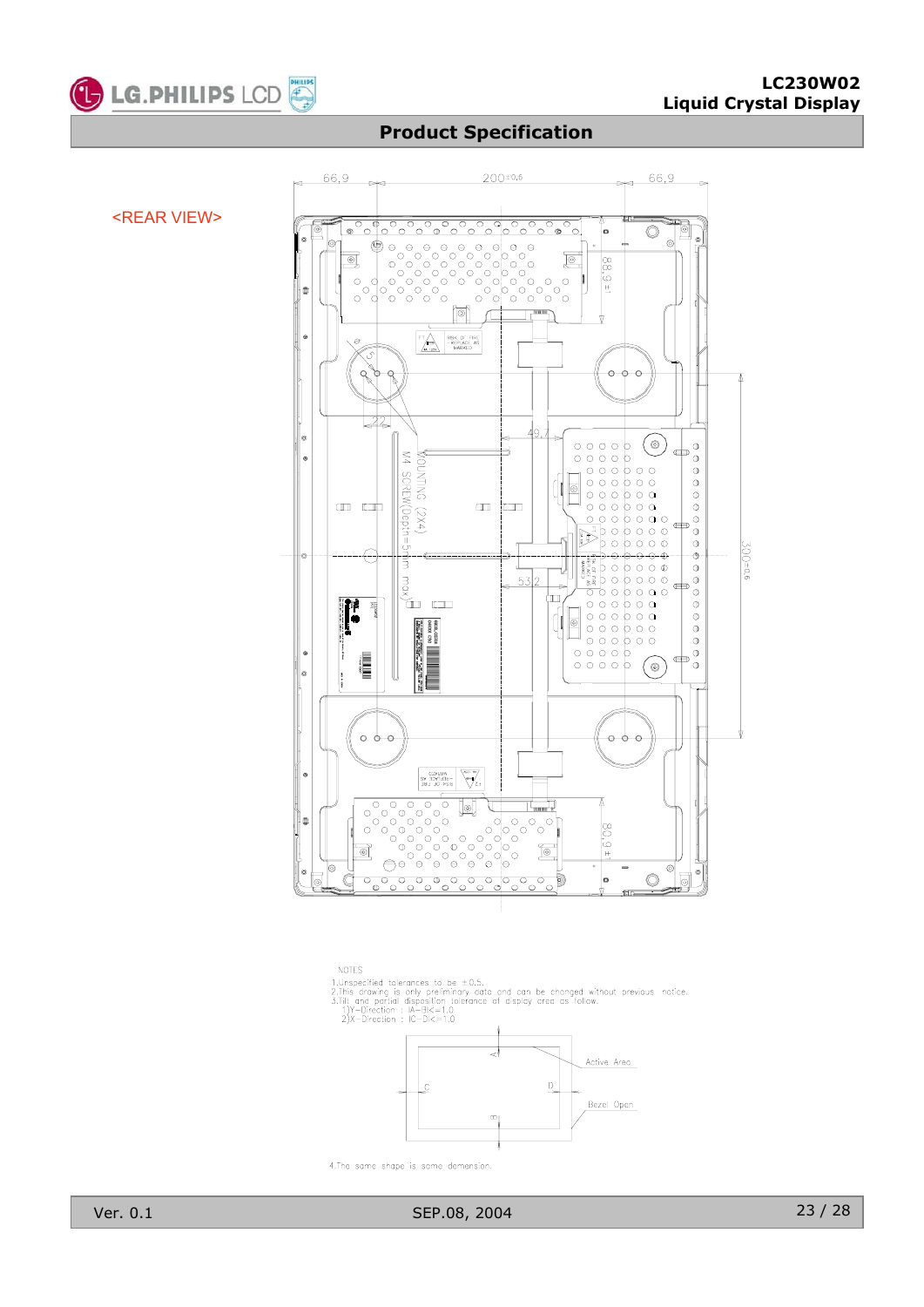![](_page_23_Picture_0.jpeg)

# **6. Reliability**

### Environment test condition

| <b>No</b>    | <b>Test Item</b>                            | Condition                                                                                                                    |  |  |
|--------------|---------------------------------------------|------------------------------------------------------------------------------------------------------------------------------|--|--|
| $\mathbf{1}$ | High temperature storage test               | 50°C, 240hrs                                                                                                                 |  |  |
| 2            | Low temperature storage test                | $-20^{\circ}$ C, 240hrs                                                                                                      |  |  |
| 3            | High temperature operation test             | 40°C, 50%RH,<br>240hrs                                                                                                       |  |  |
| 4            | Low temperature operation test              | 0°C,<br>240hrs                                                                                                               |  |  |
| 5            | Vibration test<br>(non-operating)           | Wave form: random<br>Vibration level: 1.0Grms<br>Bandwidth: 10-500Hz<br>Duration: X, Y, Z, 10 min<br>One time each direction |  |  |
| 6            | Shock test<br>(non-operating)               | Shock level: 100Grms<br>Waveform: half sine wave, 2ms<br>Direction : $\pm X$ , $\pm Y$ , $\pm Z$<br>One time each direction  |  |  |
| 7            | Humidity condition Operation                | Ta= 40 °C ,90%RH                                                                                                             |  |  |
| 8            | Altitude<br>operating<br>storage / shipment | 0 - 14,000 feet(4267.2m)<br>0 - 40,000 feet(12192m)                                                                          |  |  |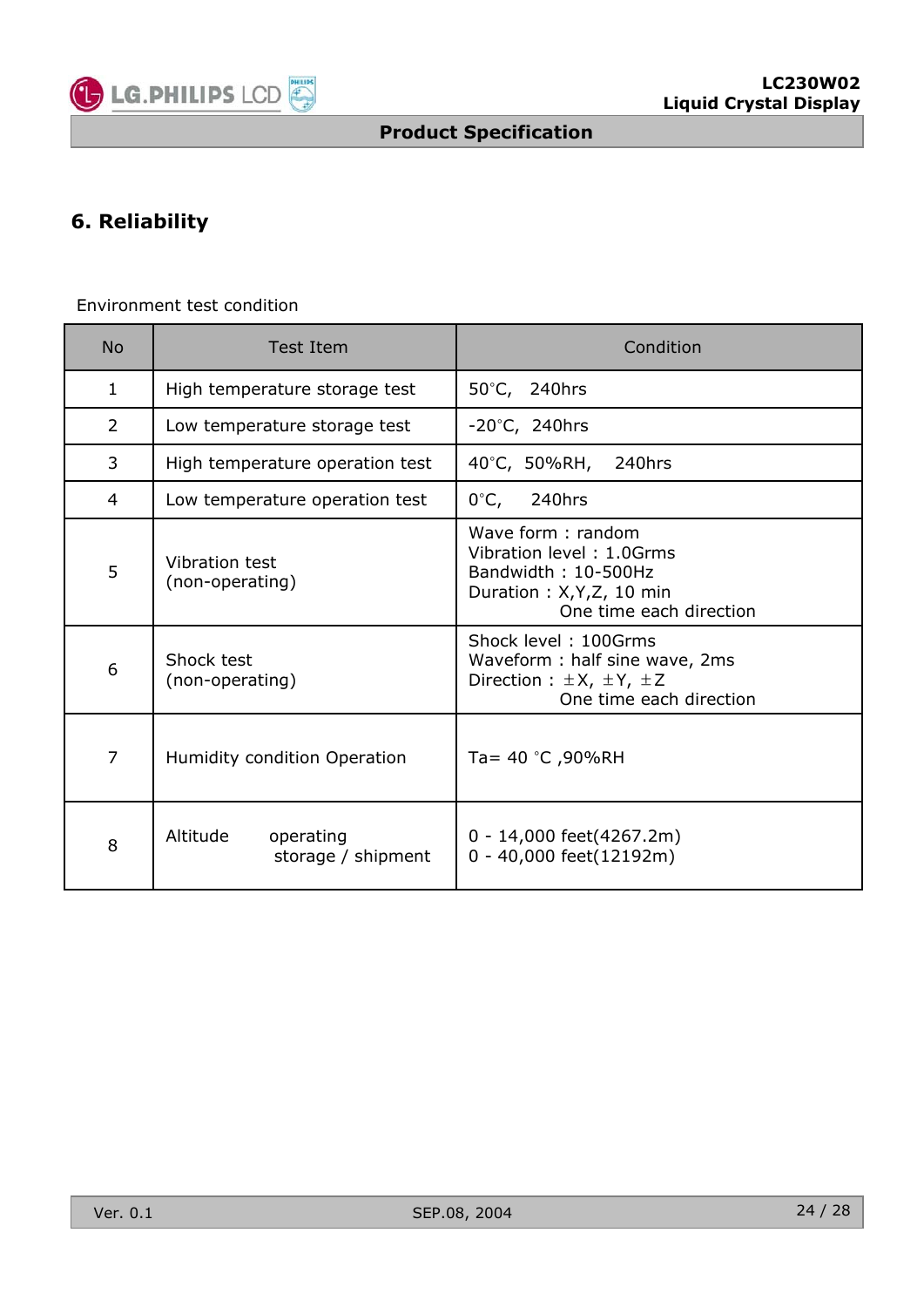![](_page_24_Picture_0.jpeg)

### **7. International Standards**

### **7-1. Safety**

- a) UL 60950, Third Edition, Underwriters Laboratories, Inc., Dated Dec. 11, 2000. Standard for Safety of Information Technology Equipment, Including Electrical Business Equipment.
- b) CAN/CSA C22.2, No. 60950, Third Edition, Canadian Standards Association, Dec. 1, 2000. Standard for Safety of Information Technology Equipment, Including Electrical Business Equipment.
- c) EN 60950 : 2000, Third Edition IEC 60950 : 1999, Third Edition European Committee for Electrotechnical Standardization(CENELEC) EUROPEAN STANDARD for Safety of Information Technology Equipment Including Electrical Business Equipment.

### **7-2. EMC**

- a) ANSI C63.4 "Methods of Measurement of Radio-Noise Emissions from Low-Voltage Electrical and Electrical Equipment in the Range of 9kHZ to 40GHz. "American National Standards Institute(ANSI),1992
- b) C.I.S.P.R "Limits and Methods of Measurement of Radio Interface Characteristics of Information Technology Equipment." International Special Committee on Radio Interference.
- c) EN 55022 "Limits and Methods of Measurement of Radio Interface Characteristics of Information Technology Equipment." European Committee for Electrotechnical Standardization.(CENELEC), 1998( Including A1: 2000 )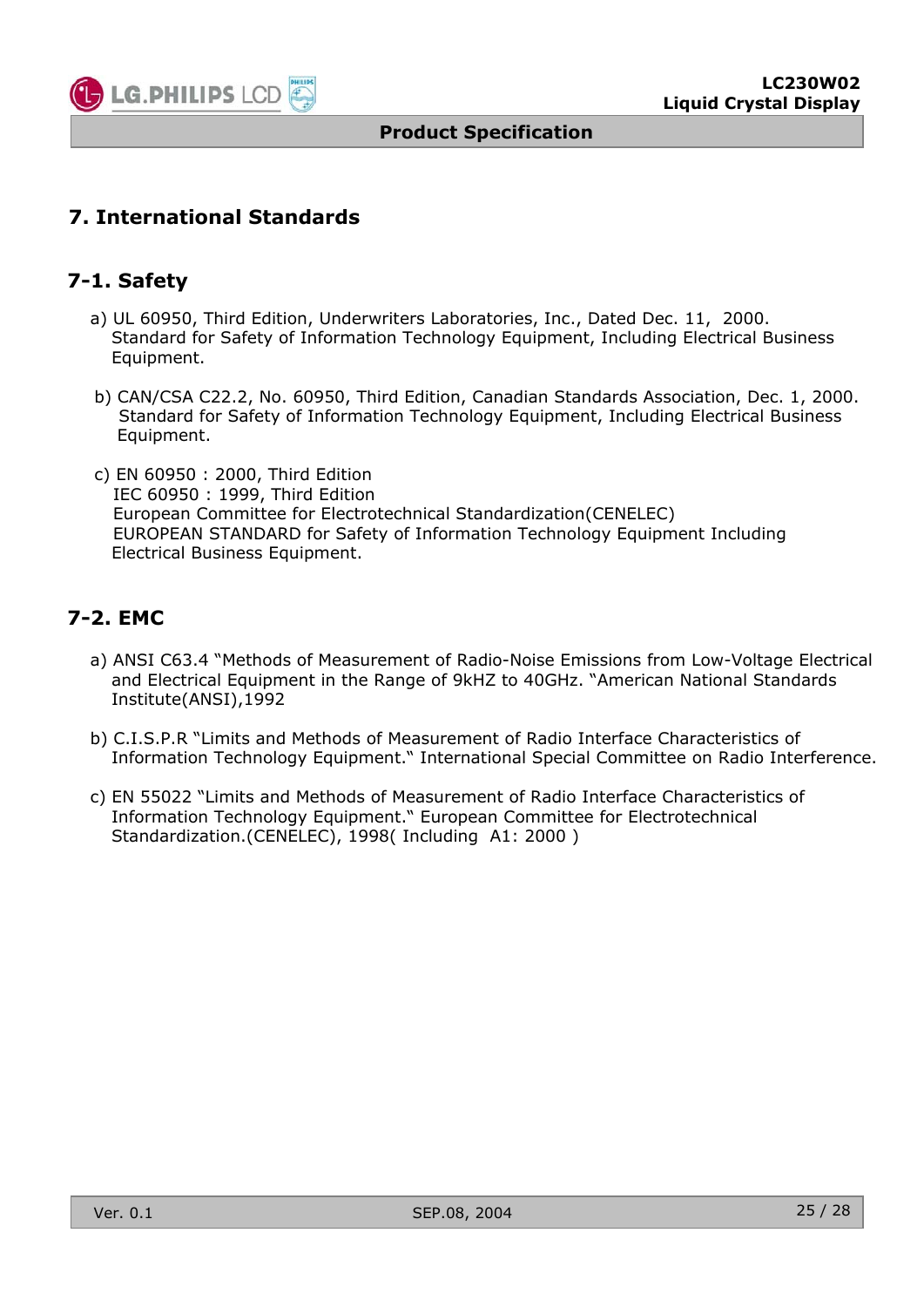![](_page_25_Picture_0.jpeg)

### **8. Packing**

### **8-1. Designation of Lot Mark**

![](_page_25_Figure_5.jpeg)

A,B,C : Inch

- D : Year
- E : Month
- F : Panel Code
- G : Factory Code
- H : Assembly Code

I,J,K,L,M : Serial No

#### Note

1. Year

| Year | 97 | 98 | ٩q<br><u>.</u> | 2000 | 2001 | 2002 | 2003 | 2004 | 2005 | 2006 | 2007 |
|------|----|----|----------------|------|------|------|------|------|------|------|------|
| Mark |    |    |                |      |      |      |      |      |      |      |      |

2. Month

| Monti. | Jan | -<br>⊦eb | Mar | Apr | May                   | Jun | Jul | Aug | ∽<br>Sep | Oct | Nov | Dec |
|--------|-----|----------|-----|-----|-----------------------|-----|-----|-----|----------|-----|-----|-----|
| Mark   | -   | -        | ້   |     | $\tilde{\phantom{a}}$ |     |     | ∼   |          |     | ້   | ◡   |

#### 3. Panel Code

|      |  |  | Panel Code   P1 Factory   P2 Factory   P3 Factory   P4 Factory   P5 Factory   Hydis Panel |
|------|--|--|-------------------------------------------------------------------------------------------|
| Mark |  |  |                                                                                           |

4. Factory Code

| Factory Code | LPL Gumi | LPL Nanjing |
|--------------|----------|-------------|
| Mark         |          |             |

5. Serial No

| Serial No. | $1 \sim 99,999$    | $100,000 \sim$                       |
|------------|--------------------|--------------------------------------|
| Mark       | $00001 \sim 99999$ | A0001 $\sim$ A9999, - - - -<br>79999 |

### **8-2. Packing Form**

- a) Package quantity in one box : 4 pcs
- b) Box size : 439mm X 350mm X 665mm.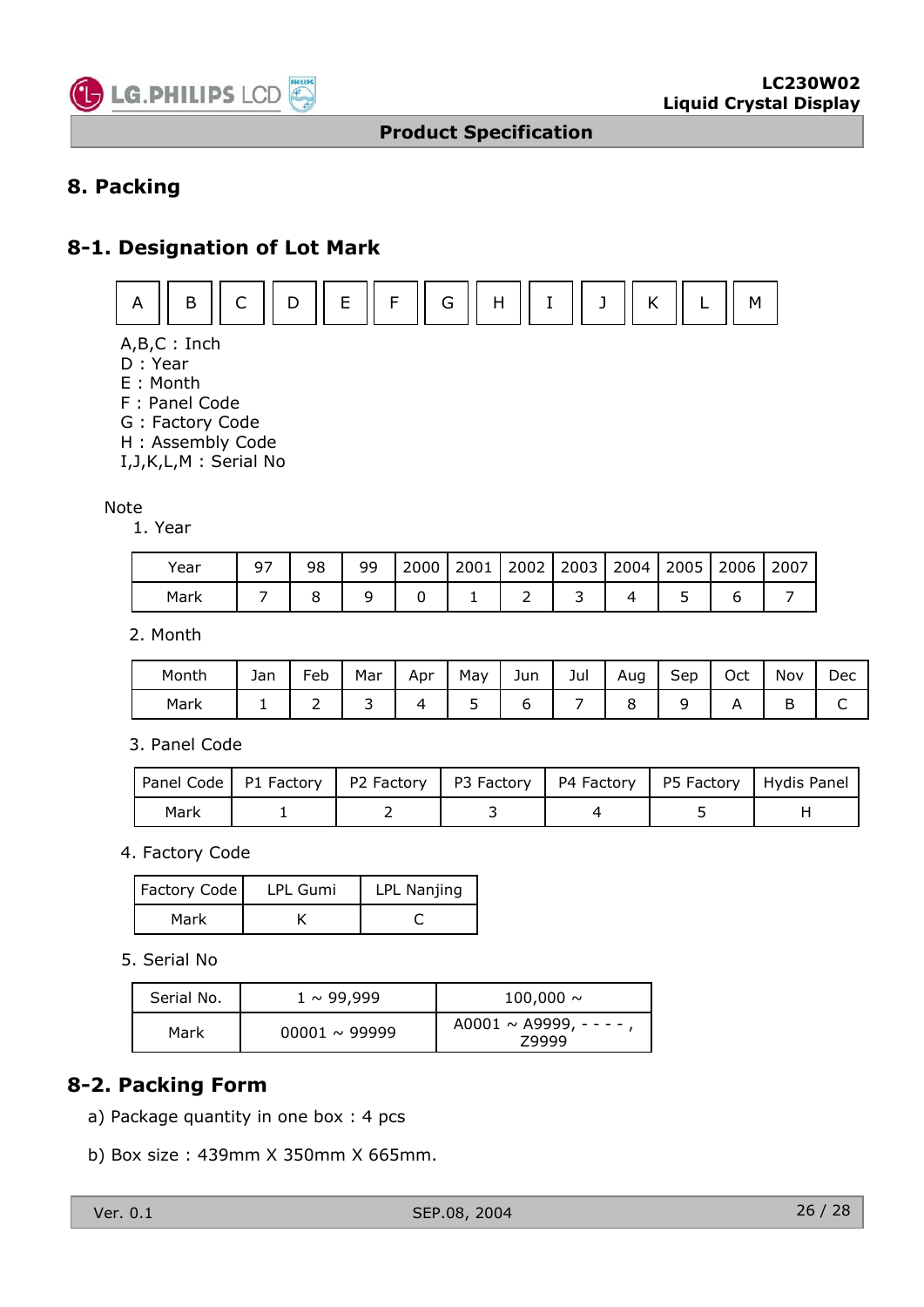![](_page_26_Picture_0.jpeg)

### **9. Precautions**

Please pay attention to the following when you use this TFT LCD module.

### **9-1. Mounting Precautions**

- (1) You must mount a module using holes arranged in side and rear.
- (2) You should consider the mounting structure so that uneven force(ex. twisted stress) is not applied to the module. And the case on which a module is mounted should have sufficient strength so that external force is not transmitted directly to the module.
- (3) Please attach a transparent protective plate to the surface in order to protect the polarizer. Transparent protective plate should have sufficient strength in order to the resist external force.
- (4) You should adopt radiation structure to satisfy the temperature specification.
- (5) Acetic acid type and chlorine type materials for the cover case are not describe because the former generates corrosive gas of attacking the polarizer at high temperature and the latter causes circuit break by electro-chemical reaction.
- (6) Do not touch, push or rub the exposed polarizers with glass, tweezers or anything harder than HB pencil lead. And please do not rub with dust clothes with chemical treatment. Do not touch the surface of polarizer with bare hand or greasy cloth. (Some cosmetics are determined to the polarizer.)
- (7) When the surface becomes dusty, please wipe gently with absorbent cotton or other soft materials like chamois soaks with petroleum benzine. Normal-hexane is recommended for cleaning the adhesives used to attach front / rear polarizers. Do not use acetone, toluene and alcohol because they cause chemical damage to the polarizer.
- (8) Wipe off saliva or water drops as soon as possible. Their long time contact with polarizer causes deformations and color fading.
- (9) Do not open the case because inside circuits do not have sufficient strength.

### **9-2. Operating Precautions**

- (1) The spike noise causes the mis-operation of circuits. It should be lower than following voltage :  $V=\pm 200$ mV(Over and under shoot voltage)
- (2) Response time depends on the temperature.(In lower temperature, it becomes longer.)
- (3) Brightness depends on the temperature. (In lower temperature, it becomes lower.) And in lower temperature, response time(required time that brightness is stable after turned on)becomes longer.
- (4) Be careful for condensation at sudden temperature change. Condensation makes damage to polarizer or electrical contacted parts. And after fading condensation, smear or spot will occur.
- (5) When fixed patterns are displayed for a long time, remnant image is likely to occur.
- (6) Module has high frequency circuits. Sufficient suppression to the electromagnetic interference shall be done by system manufacturers. Grounding and shielding methods may be important to minimized the interference.
- (7) Please do not give any mechanical and/or acoustical impact to LCM. Otherwise, LCM can not be operated its full characteristics perfectly.
- (8) A screw which is fastened up the steels should be a machine screw (if not, it causes metal foreign material and deals LCM a fatal blow)
- (9) Please do not set LCD on its edge.